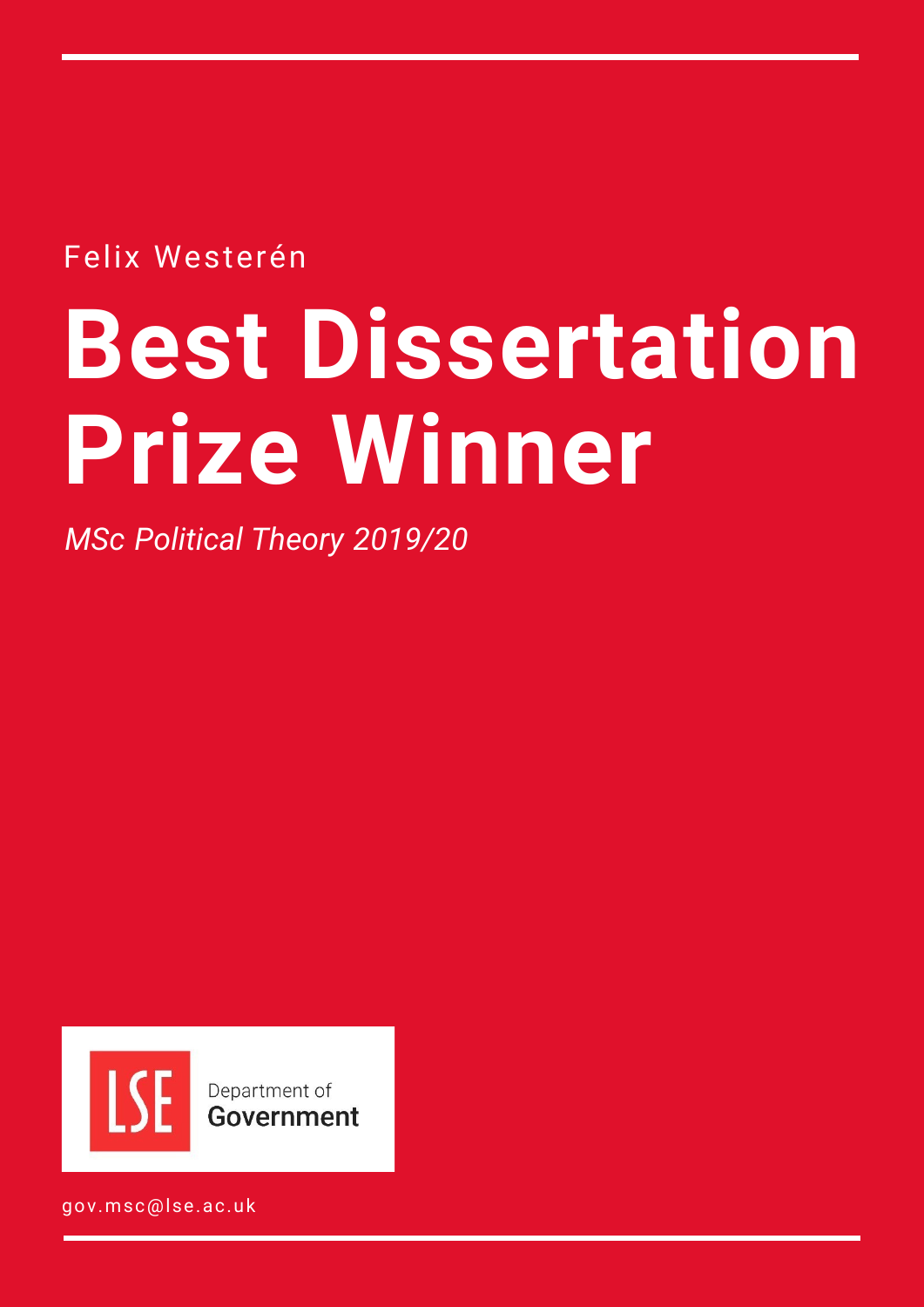The Seed of a Good Life: Why Societies Should Support Parents

A dissertation submitted by Felix Westeren to the Department of Government, the London School of Economics and Political Science, in part completion of the requirements for the MSc in Political Theory.

August 2020

Word count: 10087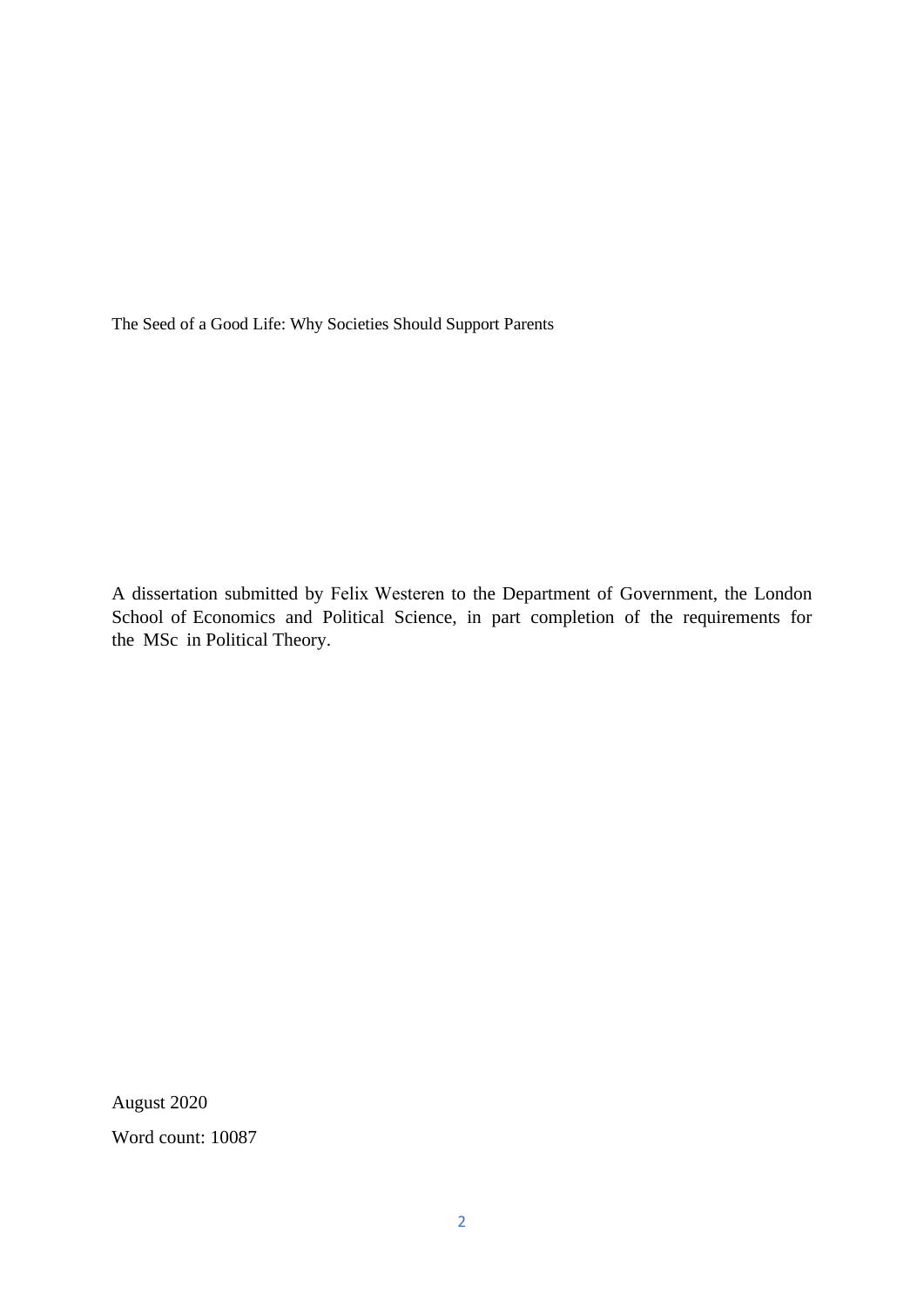## **Abstract**

Most parents freely choose to have children, and do so with full knowledge of the significant costs involved. Yet, many societies choose to support parents through schemes such as parental subsidies, paid parental leave and taxpayer-funded education. The desire to have children is essentially an expensive taste of the kind societies usually do not support. In spite of this, I will argue, societies have good reasons to support parents. Such support cannot be justified based on the future economic value of children, or on a duty to procreate carried out by parents on behalf of non-parents. Instead, societies should support parents in their efforts to procreate and raise their children because the good lives that children may go on to live are intrinsically valuable. We recognise this value in our own lives, and it makes us wish that others might live such lives too. Parents provide their children with an opportunity to live a good life. This opportunity is valuable because it is a prerequisite for a good life. Because of the intrinsic value of a good life, I will argue, there is a moral need to bring about more of them. Societies are not justified in forcing people into reproduction or parenting because of the significance of the infringement of individual autonomy that this would entail. Instead, they should encourage reproduction and childrearing by supporting parents with measures such as parental subsidies. This can only be done, however, when all already existing people have the resources necessary to live a good life.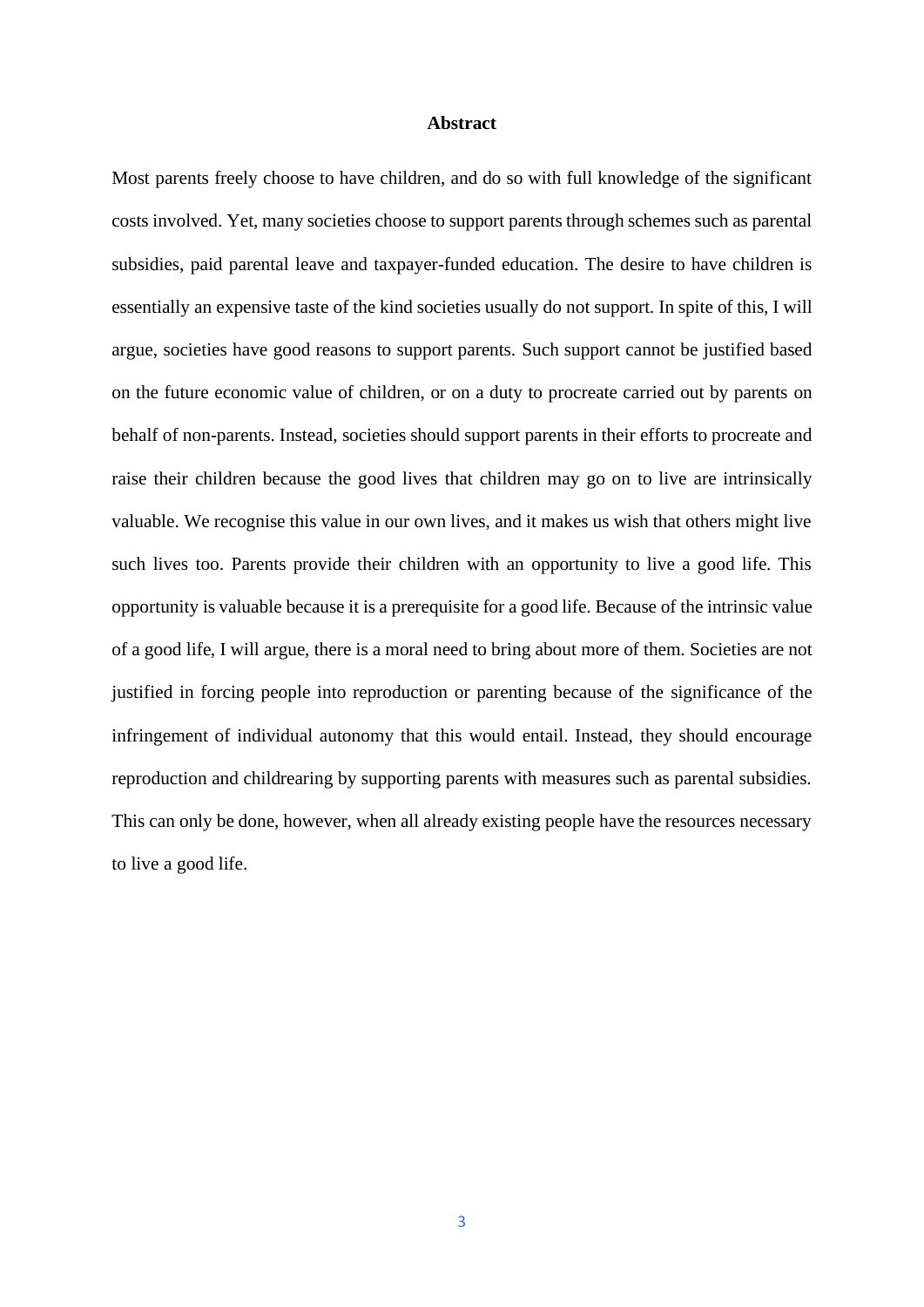### **Introduction**

Today, most developed countries support parents in their decision to have children. Many countries provide free schooling and childcare, and they may also support parents directly through monetary contributions. Often, this support is not means-tested at all; education and childcare, in particular, tend to be universally provided at the expense of the taxpayer, and some countries provide a universal child benefit too. Around half of OECD countries do not means test their main family benefit (OECD, n.d.). In addition, universally provided paid parental leave is becoming more common. The United States is now the only OECD country that does not have a statutory entitlement to paid leave for either parent (OECD, n.d.).

Many of these policies are highly popular; raising a child is widely seen as an activity that ought to be supported. This may seem a bit strange. After all, most parents freely choose to have children, with full knowledge of the costs involved. In essence, parents make an expensive choice. If we operate with an ambition-sensitive conception of distributive justice, such as that of luck egalitarianism, then the desire to have children appears to be a clear example of an expensive taste of the kind that the state should not pay for. I will seek to explain why, in spite of this, societies are right to support parents.

There are good reasons of equality and justice to support some parents. For example, there might be a standard of treatment that all children are entitled to as a matter of justice that some parents cannot provide without support. It may also be the case that, as Paul Bou-Habib (2013) argues, means-tested parental subsidies would be chosen in a hypothetical insurance market, enabling all who want to do so to become parents regardless of their levels of marketable talent. There may also be good reasons of gender equality to provide some forms of support for parents. The most obvious example is that of paid parental leave, which can have the effect of enabling women to take part in the workforce and to build careers, while also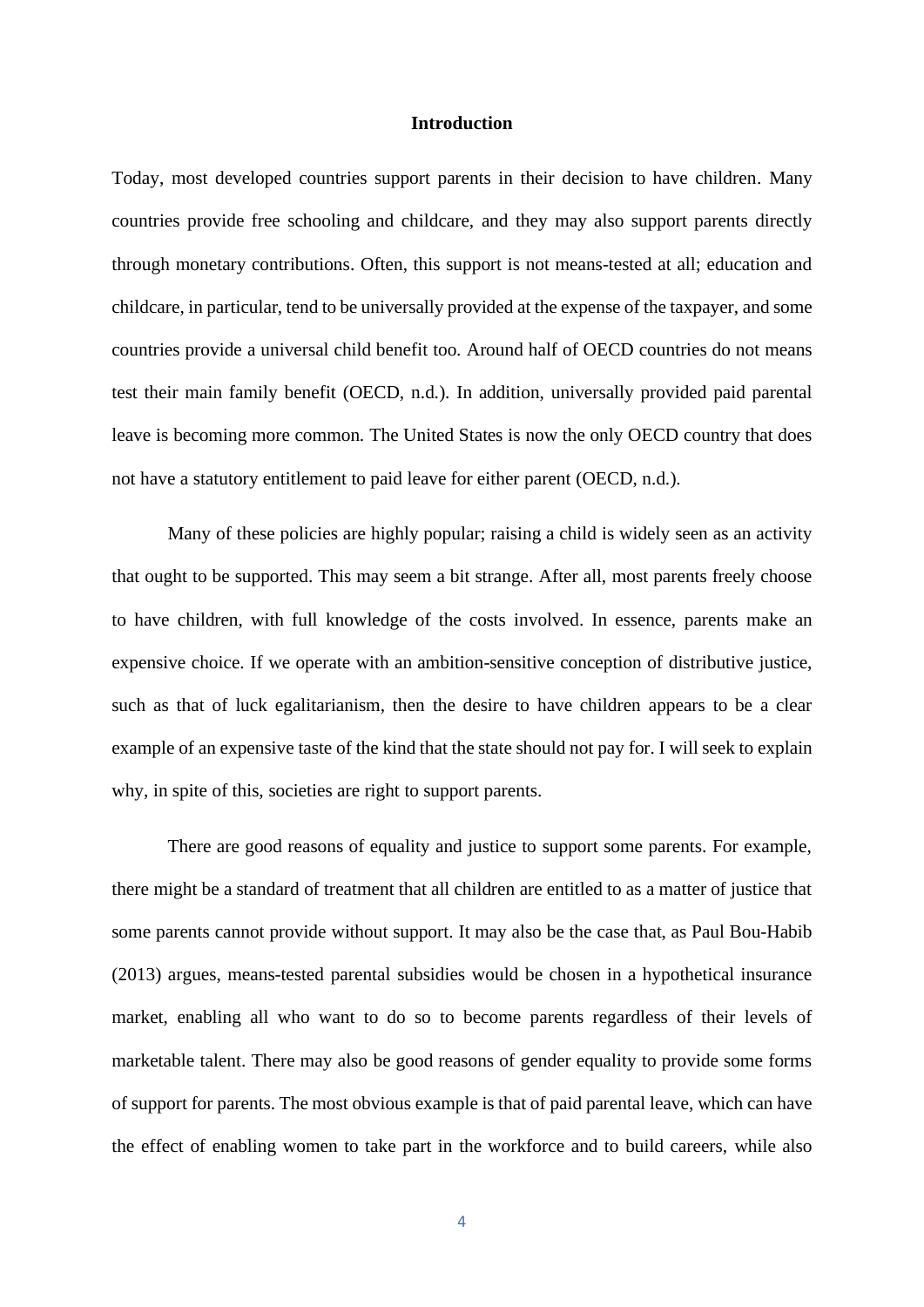leading to a more equitable distribution of care work between parents. In all these scenarios, means-tested free education and financial support, or support targeted at mothers or fathers, may be called for. I will not consider these justifications for support, but instead look at why all parents should be supported qua parents. Indeed, I will argue that there are no good reasons of distributive justice for society to pay for the costs parents incur as parents (as opposed to as women, or as people with less valuable endowments of talent and resources). In any case, much of the non-means tested support currently given to parents cannot be straightforwardly justified with reference to the rights of children or to gender equality.

Various attempts have been made to justify state support for parents qua parents. These, generally, justify such support with reference to the economic value that children go on to provide once they are adults, some kind of duty to procreate, or a duty to ensure humanity does not die out. These suffer from a range of issues but the most significant one, I will argue, is that they conceive of the value of children in the wrong way. We are happy to see more children being born and raised, and happy to support such activity, but not because these children might pay our pension in the future or because we feel guilty for not having children ourselves. Instead, we are happy because the child, once born and raised well, is in a position to live a good life; this, in turn, is something that is intrinsically good. I will argue that there is a moral need to create more of this good, and that subsidising the having and raising of children is the best way for societies to do this.

First, in section I, I consider existing accounts of why societies should pay for the costs parents incur when having children. I consider fair play accounts based on the future economic value of children, and accounts of procreative duties. These accounts, I argue, make dubious empirical assumptions about children's status as public goods rather than public bads, do not apply as long as humanity is not threatened by imminent extinction, or mistake the motives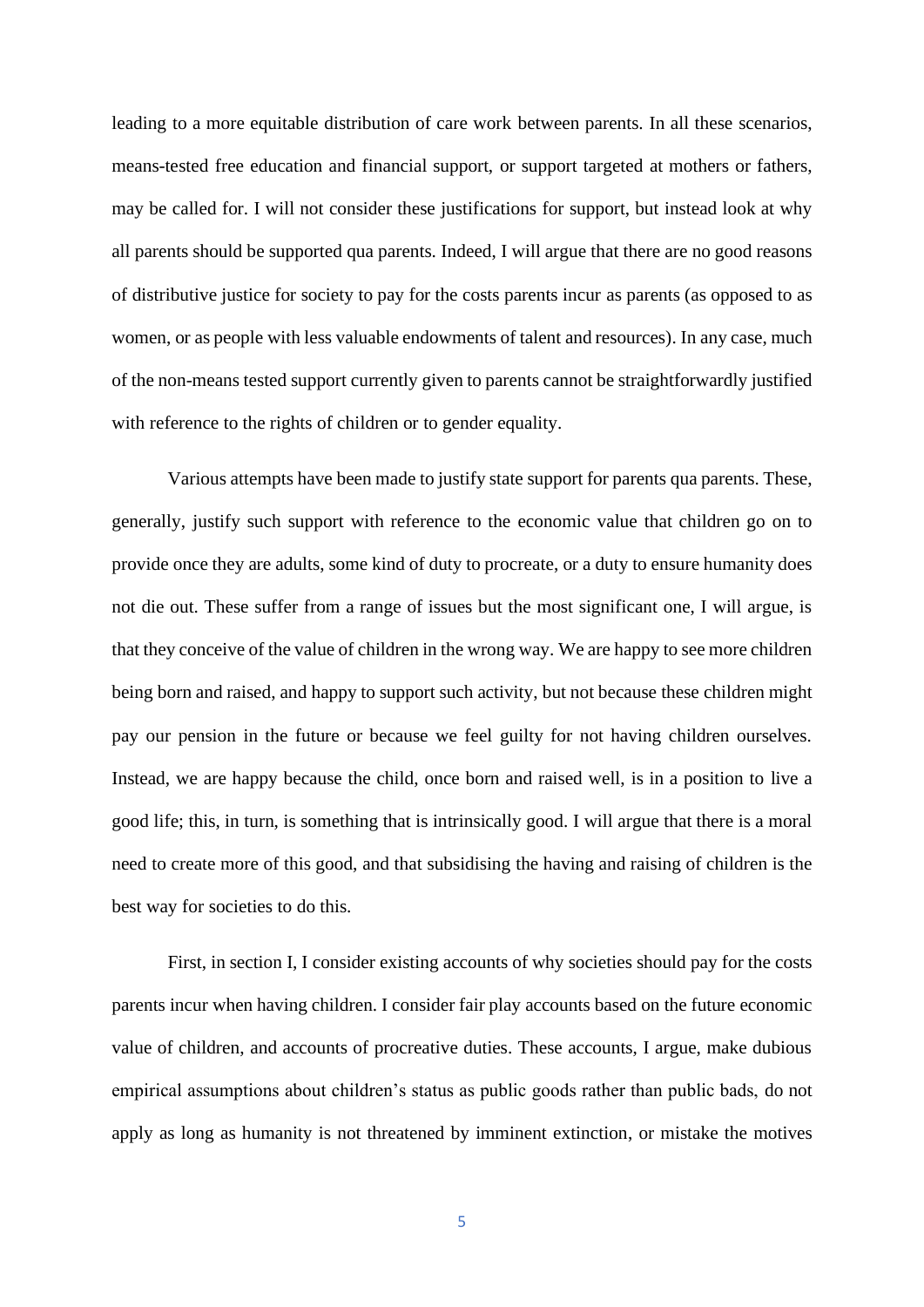people have for having children. Above all, however, all these accounts fail to account for the value of the life the child is able to lead once it has been raised well.

Section II is about this value. I argue that the opportunity to live a good life, that children can get once born and raised well, is instrumentally good because it is a prerequisite for a good life, which has intrinsic value. This value is reflected in our reactions to children being born. Because of the value of good lives there is a moral need to bring about more of these opportunities. Parents are, generally, the people who are in a position to do so. Section III argues that a duty on people to become parents and therefore bring about more of this good cannot be justified, as it would entail unacceptable violations of individual autonomy. Instead, the best thing societies can do is to create favourable circumstances for having and rearing children, including through financial support.

Section IV, finally, explores the limits of my argument. State support for parents cannot be justified, I argue, when the creation of a new life would entail an existing life ceasing to be a good life. In such a situation, which will occur in polities where population levels are unsustainable and resources scarce, parental subsidies would be counterproductive and not create any more of the good they are meant to promote. I go on to consider, more widely, the consequences of this argument in a world of environmental crisis and an unevenly distributed population. Throughout, I will refer to both biological and adoptive parents simply as "parents". I assume they both make an important contribution to enabling children to go on to live good lives, and that this contribution carries a high cost of both autonomy and money.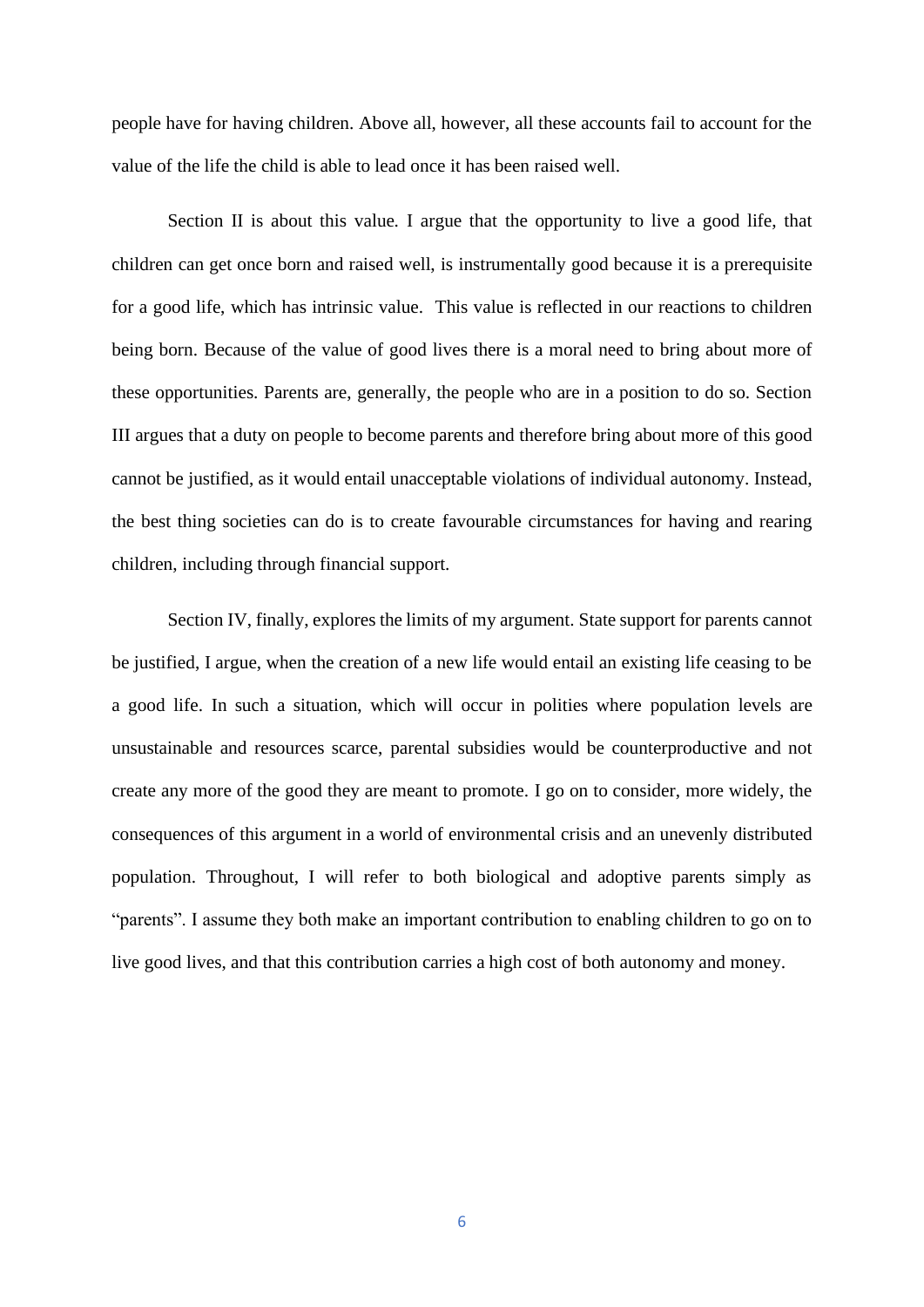#### **I – Duties, fair play, and the economic value of children**

Parents, more often than not, voluntarily choose to have children. This is particularly true in countries with widely available reproductive health services, legal and safe abortion, and widely available and reliable contraception. Parents make these choices well aware of the costs associated with them; they know they will have to dedicate much of their time and energy to raising and taking care of their child, and that these efforts cost a lot of money. They may also reasonably expect to spend a great amount of resources on the education of their child.

The desire to have a child is the epitome of an expensive taste. As Eric Rakowski puts it, "babies are not brought by storks whose whims are beyond our control. Specific individuals are responsible for their existence." (Rakowski, 1991, p. 153) This, to him, means that parental subsidies are unjust. "With what right can two people force all the rest, through deliberate behavior rather than bad brute luck, to settle for less than their fair shares after resources have been divided justly?" (Rakowski, 1991, p. 153) Parents have caused the cost of raising children to exist – why should others then pay it? Compensating parents for the costs they incur seems unjust because doing so means we allow people not to face the consequences of their choices. For resource egalitarians, parental subsidies fail the envy test; after the final allocation of resources, non-parents will prefer the resource bundle given to parents. To remain envy-free, the distribution of resources must be choice-sensitive and parents must bear the cost of their choice to have children. (Bou-Habib, 2013, p. 203).

This problem is worsened because all children have basic rights such as those to shelter, food, and education. It falls to non-parents to ensure these needs are met in case parents are unable to ensure they are. Under non-ideal circumstances much of this support will be justified both by considerations of equality of opportunity and because of the need for the basic needs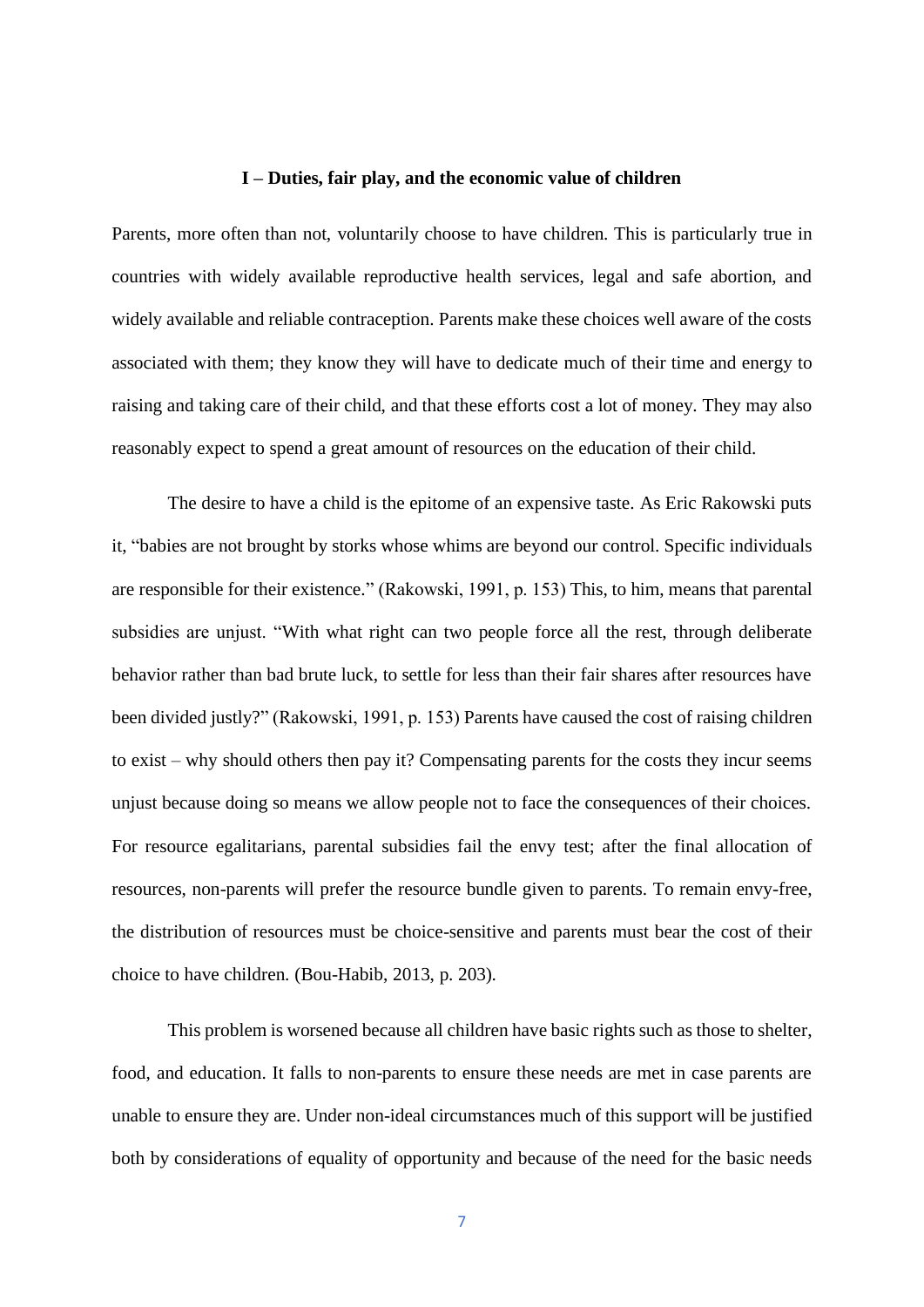of children born to poor parents to be met. Additionally, assistance to families may be motivated by gender equality, as a way of ensuring women are not left unfairly worse off because they do most care work (Olsaretti, 2013, p. 226). As such, some of the costs of children are socialised even without any support for parents qua parents. This becomes an issue of justice between parents and non-parents, who are forced to bear the cost of others' expensive choices. In a welfare state this injustice is worsened as more of the costs of children are automatically socialised. This apparent injustice is further worsened by the fact that children generate costs beyond those directly related to their upbringing and care. Serena Olsaretti (2013, p. 229) identifies two types of cost caused by children: the cost of care and the cost of additional adults. The former normally comprises the time and money spent by parents on caring for their child, while the latter refers to the share of natural resources and the fruits of social cooperation that the child is entitled to. Non-parents contribute to at least the cost of additional adults unless parents are taxed at a higher rate and thereby forced to bear the full cost of their choice.

It is in this context that subsidies to parents must be justified. There are two main options, which I will follow Patrick Tomlin (2015, p. 663) in calling "parents pay" and "society pays". The first position holds that parents should be responsible for the costs generated by their choice to have a child, whereas the latter holds that non-parents are liable for at least some of the costs, and should support the efforts of parents though schemes such as parental subsidies, paid parental leave and taxpayer-funded education. As discussed in the introduction, the society pays view is widely and implicitly accepted. Complete adherence to the parents pay view would require that parents are taxed at a higher rate than non-parents and that schools, for example, are funded entirely by parents – these are unlikely to be a viable policy proposals. I will defend the society pays view. First, however, I will seek to show that existing attempts to do so fail. I will begin by considering arguments from fair play that are based on the economic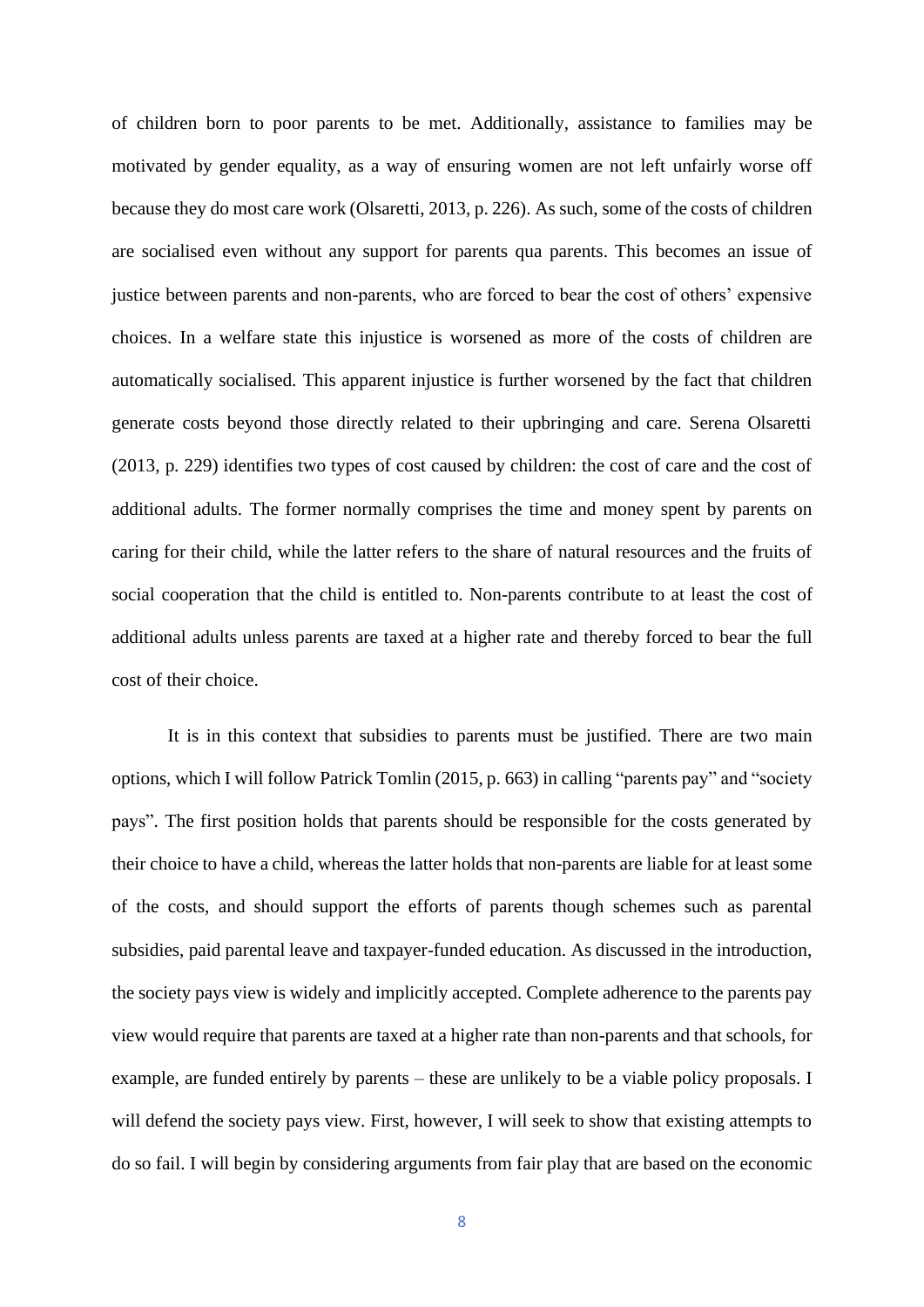contributions children go on to make, before moving on to arguments from a duty to procreate. I am concerned only with the morally required costs of raising children – those which are required to meet the just claims of children. I assume, with Olsaretti (2018, p. 424), that costs that are not morally required, such as the cost of any luxuries parents choose to give their children, should be paid for by parents.

## **I.1 – Positive externalities and fair play**

The most common arguments for the society pays view are arguments from fair play (Olsaretti, 2013, p. 228). In essence, they hold that because non-parents receive some kind of benefit from children that are brought up by parents, they should contribute to the cost of producing that benefit. This may be right if the activities of parents produce positive externalities – effects that non-parents benefit from even if they do not contribute. Population growth may, for example, facilitate economies of scale that benefit everyone (Casal & Williams, 2004, p. 154). More commonly, the focus is on children as an economic asset, since they will become the workforce of the future (Olsaretti, 2013, p. 233). Without the efforts of parents there would be no one around to pay the pensions of non-parents as they age, or to maintain the key functions of the economy. Children, on this view, are a public good that both parents and non-parents benefit from, and their benefits are more effectively socialised than their costs (Folbre, 2008, p. 191).

This could ground a fair play obligation for non-parents to contribute to the cost. John Rawls, for example, argues that when people engage in a mutually advantageous cooperative venture according to set rules, then they are not to gain from the labour of others without doing their fair share (Rawls, 1999, p. 96). Based on this, a defender of the society pays view may argue that children create positive externalities that non-parents willingly enjoy and would be prepared to pay for if they were not receiving them for free (Casal & Williams, 2004, p. 157). Parents bear a great cost in producing these externalities but benefit from them no more than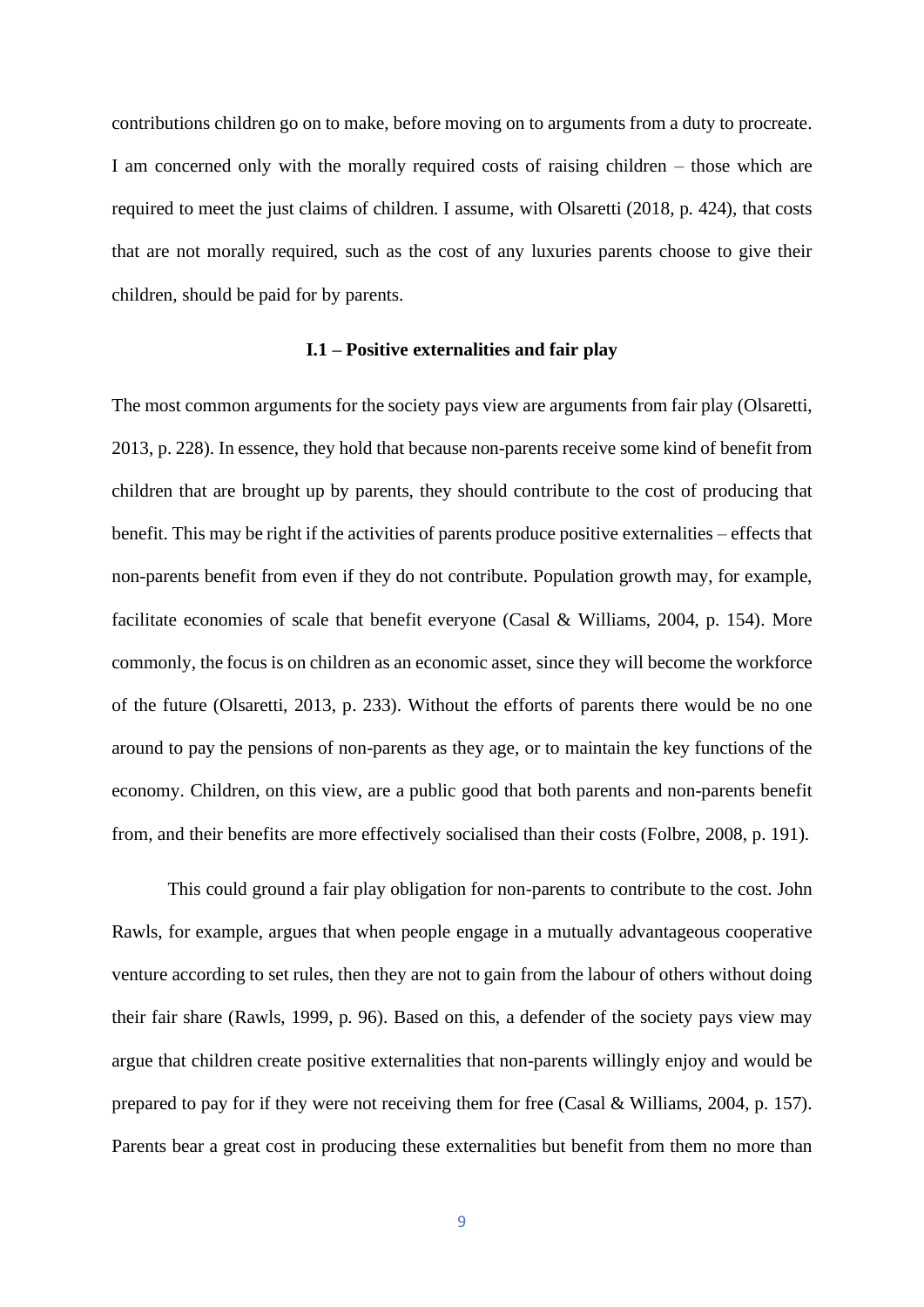non-parents do. As such, non-parents are engaging in morally objectionable free-riding, and the distributive shares of parents are wrongly smaller than those of non-parents. Non-parents should, therefore, contribute to the cost of raising children through mechanisms such as child benefits and paid parental leave.

There are a range of issues with this fair play argument which render it untenable. In addition to general objections to fair play obligations, such as the question of whether recipients should ever have to pay for a benefit they did not consent to receive (see Rakowski, 1991, p. 154), Paula Casal and Andrew Williams (2004, p. 159) doubt whether the principle of fair play, even if valid, can be applied to parents. After all, they argue, parents tend to have children not to help society or to ensure pensions are paid, but for their own benefit. Moreover, parents do not, on the whole, experience the activity of having and raising children as a costly one. Given this, non-parents have no obligation to contribute to the cost.

Serena Olsaretti (2013, p. 241) agrees with Casal and Williams in that for fair play obligations to be generated, the producers of the benefit must produce it intentionally, and that the producers must experience doing so as costly. Unlike Casal and Williams, however, she thinks this applies to parents, at least to an extent. Parents, Olsaretti argues, can simultaneously experience their child as not being a cost to them, on the whole, while at the same time incur great and morally important costs that could ground a fair play argument (Olsaretti, 2013, p. 242). In addition, it makes no sense to say that parents do not intend to bring about the outcome which brings external benefits – they usually intend to raise their child in a way which allows the child to eventually enter the workforce (Olsaretti, 2013, p. 245). Still, the pro-sharing argument remains in trouble. If children are public goods, then they must be both non-rivalrous and non-excludable. This, Olsaretti (2013, p. 250) argues, is not the case. The benefits provided by children are rivalrous; the monetary benefits produced by children's future participation in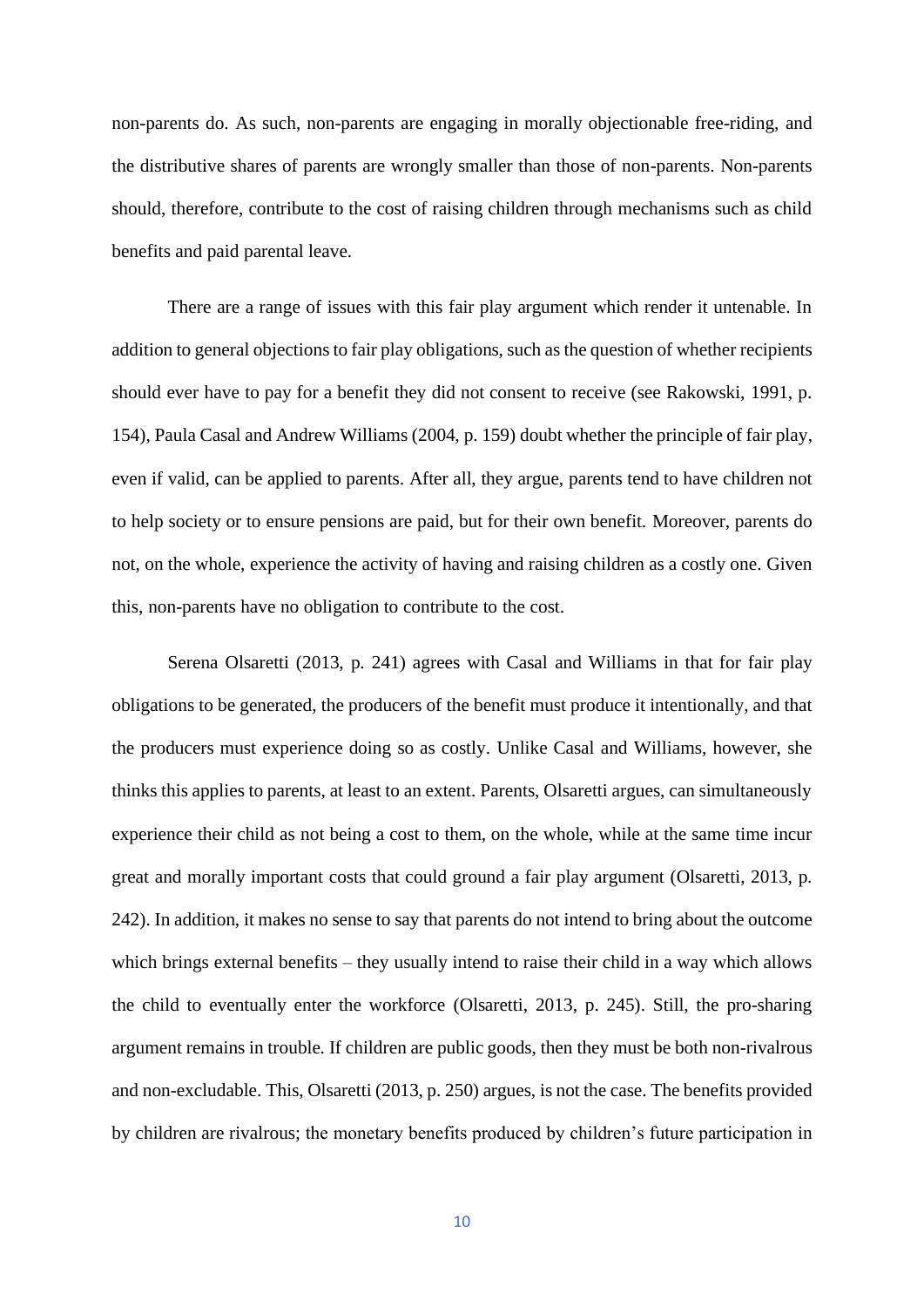society are limited, so if non-parents benefit from them the share left for parents is smaller.<sup>1</sup> They are also excludable, as non-parents could hypothetically be excluded from pension schemes and other schemes maintained by the children.

Regardless of whether children are public goods, what matters for the generation of fair play obligations is that parents intentionally contribute to a cooperative scheme that confers benefits upon people and that contributing to the scheme results in costs for the parents (Olsaretti, 2013, p. 247). This, Olsaretti argues, is true only in a welfare state, where institutions are intentionally structured such that the product of the parents' labour becomes beneficial to everyone through schemes such as pensions and universal healthcare (Olsaretti, 2013, p. 252). Parents intentionally contribute to this scheme, and the scheme makes it costlier for parents to have children as they have to share the benefits with others. In a welfare state, children are still not public goods, but they are socialised goods and generate obligations of fair play that justify parental subsidies. This is, prima facie, a persuasive argument, but it is worth noting that it only applies in a fairly advanced welfare state, where parents have some sense of collective endeavour.

All the arguments discussed so far are predicated on the assumption that children, on the whole, have positive externalities. This is a contentious assumption. In a world in which people in many countries (particularly, it should be noted, the most advanced welfare states) consume at an unsustainable level that is likely to lead to the depletion of important resources it is questionable at best whether non-parents in fact benefit from parents having more children. The policies European welfare states have in place to promote childrearing are straightforwardly harmful from the point of view of climate change, as they increase the

<sup>&</sup>lt;sup>1</sup> It is worth noting that if these benefits were non-rivalrous, then the pro-sharing argument would be in even greater trouble. In this case, non-parents' free-riding would do no harm (as long as there is no danger of undersupply), so it would be strange to ask that they compensate for it.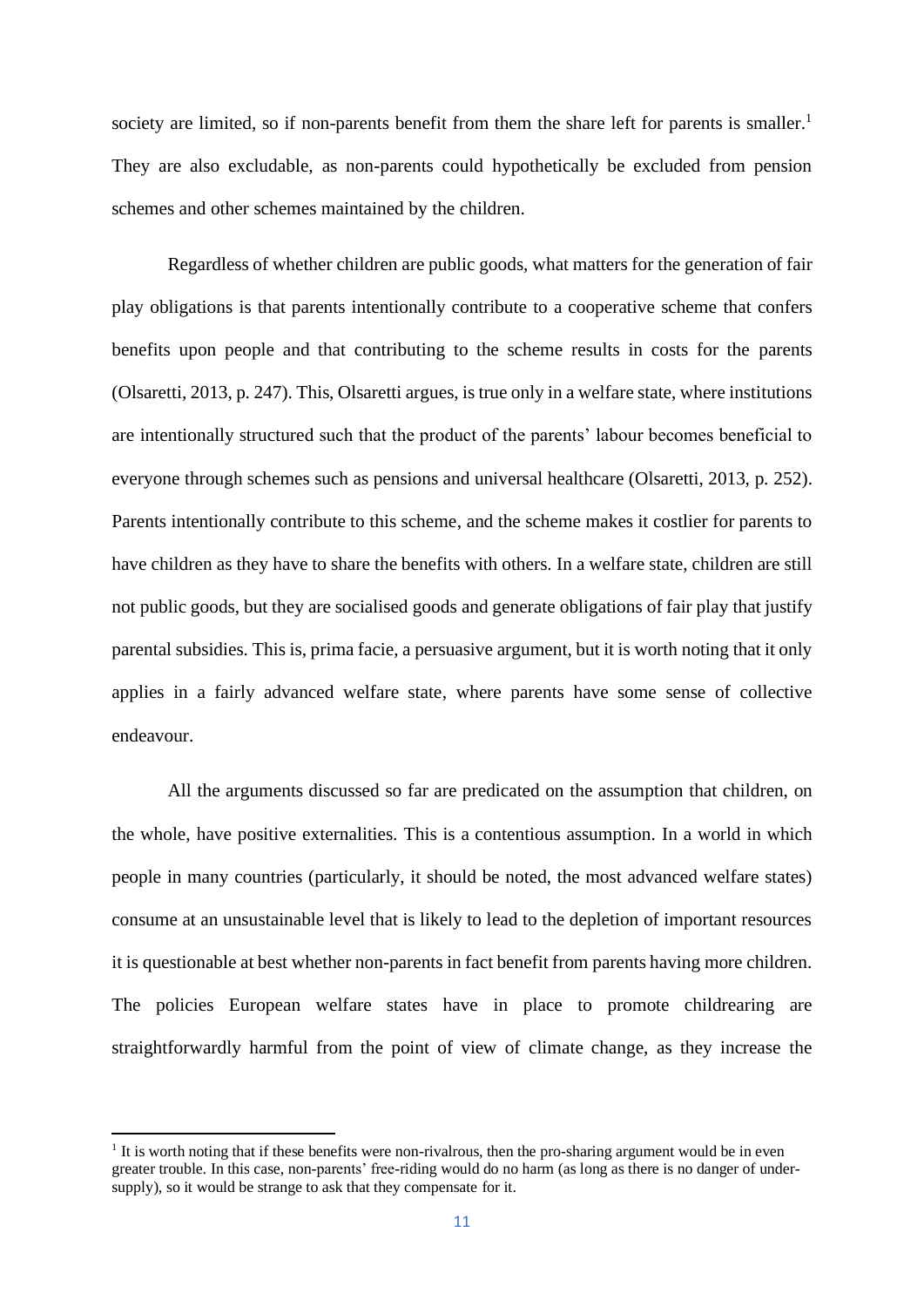population in a part of the world that continues to use up resources at an unsustainable rate (Broome, 2012, p. 169). Whether non-parents of this generation are, on balance, harmed or benefited by the presence of more children is an open question, but the case for the positive externalities of children becomes more difficult to argue the longer we go on without decisive action to reduce the environmental effects of populations in developed countries. Even if we accept that fair play arguments can apply in this situation it is not clear that non-parents, on the whole, benefit from others' children.

# **I.2 - Duties and value**

This empirical problem could be avoided if there is a collective duty to procreate. If this is the case, then parents are fulfilling this duty on behalf of non-parents and may therefore be owed compensation. This argument does not depend on non-parents benefiting from the children in any way. Richard J. Arneson (2014, pp. 13-15), for example, argues that it is not morally permissible for humans to decline to reproduce as long as the earth can sustain more good lives. This engenders a collective duty to multiply. Since parents are fulfilling this duty on behalf of non-parents, non-parents have a duty to support them, even if reproduction has negative externalities. Anca Gheaus (2015, pp. 93-94), meanwhile, argues that a duty to procreate could arise from the need to prevent the frustration of basic needs that would occur to the last generation were humanity to die out.

A potential duty to procreate runs into serious problems with individual autonomy, which I discuss in section III. Even if these could be avoided, however, it is worth noting that Gheaus' view, for example, can support parental subsidies only if there is an imminent danger that humanity might die out. Such a danger is not now imminent, and if it became so this would probably not be because of a lack of willing procreators. As such, this argument cannot support the society pays view in our present world. Arneson, too, suggests that what is impermissible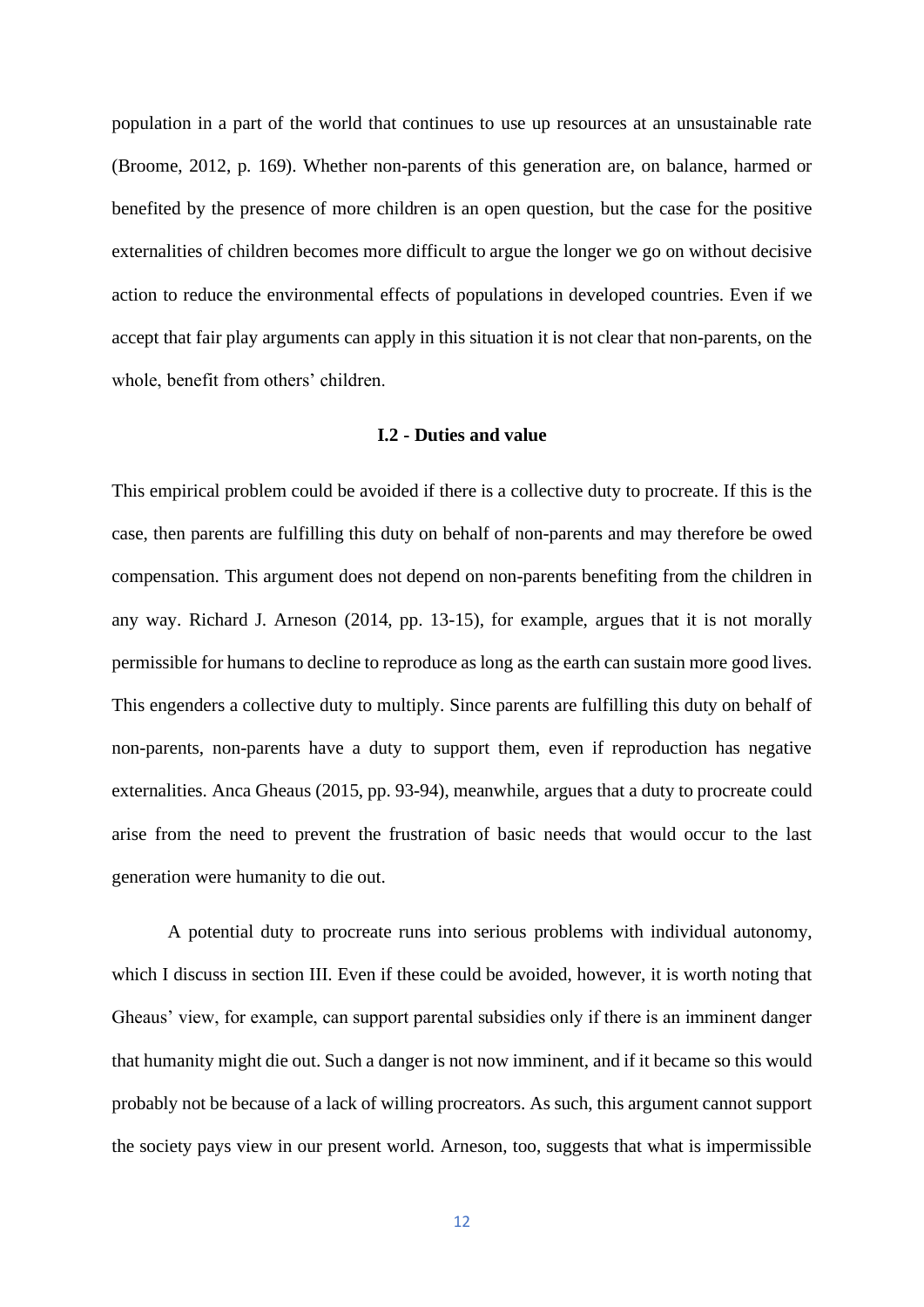is not merely to decline to reproduce, but to "let the human race die out." (Arneson, 2014, p. 13) If this is the case, it is not clear that parents can demand support when non-parents' failure to reproduce does not create a threat of extinction. In addition, it is worth questioning the mechanism by which a failure by non-parents to carry out a collective duty voluntarily means they should support parents. A more straightforward approach than monetary compensation, surely, would be to force those who can to carry out this duty, preventing the moral failure of non-parents from occurring in the first place. This option, of course, is highly problematic, as I will discuss later. It should already be clear, however, that a duty to procreate is unlikely to be able to justify the society pays view, at least as long as there is no danger of extinction.

Most accounts discussed in this section share one fundamental flaw, in addition to the ones I have already identified. They focus on the economic consequences of children or of their absence, and not on the non-economic value of children. They do so in an effort to justify parental subsidies as a matter of distributive justice, and fail to do so. Approaching this question in this way is a serious mistake. We react joyfully to the news of a child being born, and this is certainly not because we expect that child to go on to pay our pension in the future, or because we fear humanity might be in danger of extinction. When considering why societies support parents and why non-parents should contribute to the cost of parenting we need to consider the real reasons why it is desirable for us that others should have children. The answer, I suggest, is in the value of a good life.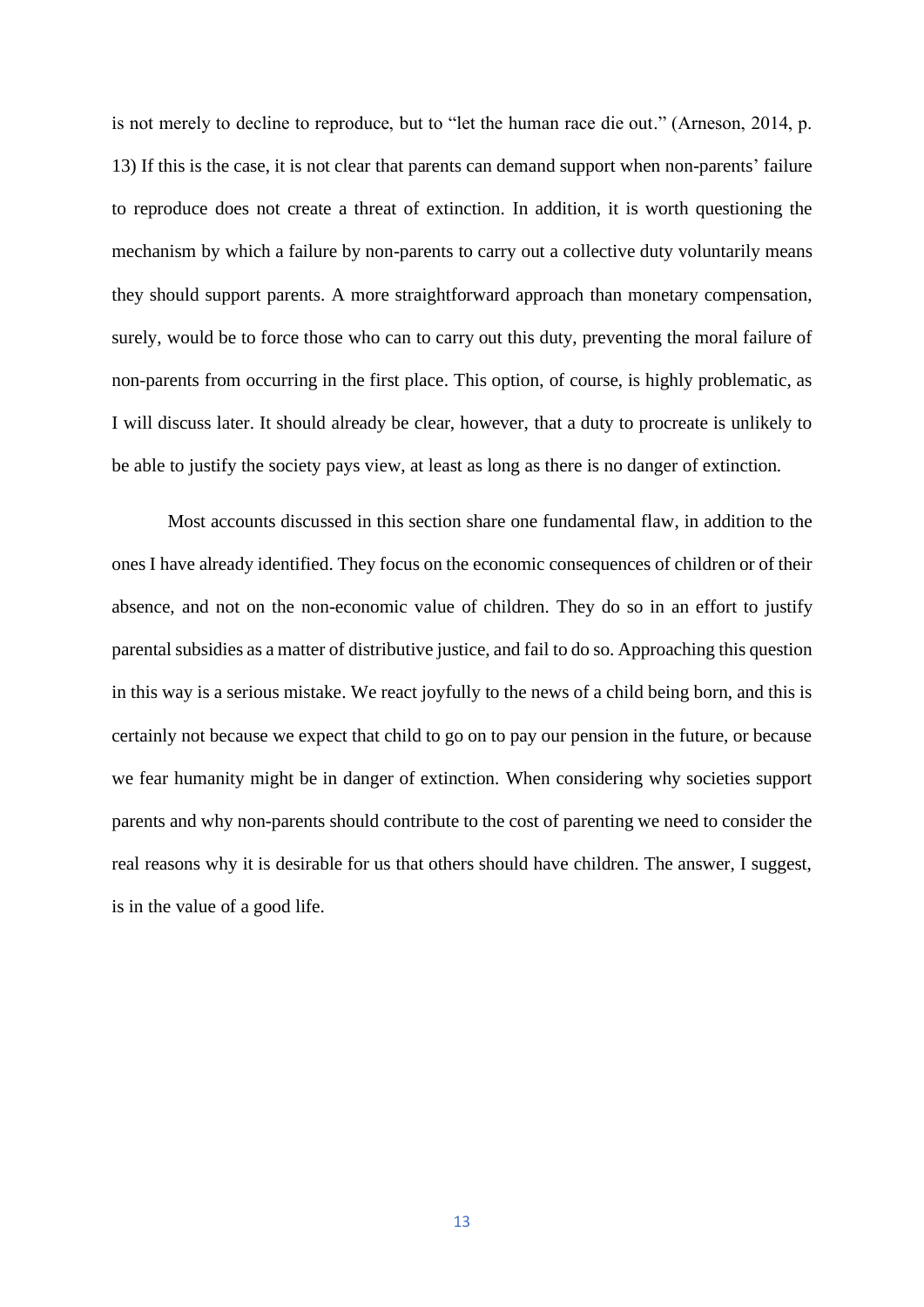## **II – The opportunity to live a good life**

This section, then, will explore the value that is created when children are born and raised. I propose that good lives are an intrinsic good. By extension, the opportunity to live a good life is an important instrumental good because it enables good lives to be lived. Parents create such opportunities when they procreate, and when they adopt and raise children. To see this, I will begin by exploring why it is that people have children, and why we might want others to have them. After this I will discuss the nature of the good that is found in a good life, and the role of parents in bringing good lives about.

It is wrong to think of children primarily as economic goods, which provide a return as they grow up and become taxpayers. Not only is this not the primary value in children, it is also not a reason that anyone would provide when asked why they choose to have children or why they are happy to see other people have them. Parents do not have children for the benefit of non-parents, and non-parents do not expect them to. Still, choosing to have a child is not an entirely self-interested business. It is, for example, not analogous to the choice of getting a pet. People tend to get pets for largely self-interested reasons, for example as a personal project or to provide companionship. Children, of course, do also provide companionship, but it is implausible to claim that people choose to procreate for their own benefit. For one thing, it is impossible for parents to predict how much companionship, joy, economic and social support their child, who is (or at least becomes) an independent moral agent will go on to provide. If parents view children as an investment into their own future welfare, then it is a highly uncertain one. In addition, as Christine Overall (2018, p. 201) points out, it is wrong, "immature or even egotistical" for parents to have children only with reference to benefits that accrue to people other than the child. Parents who reason like this may be using the child merely as a means to their own projects. This may be permissible in the case of a pet, but certainly not in the case of a child.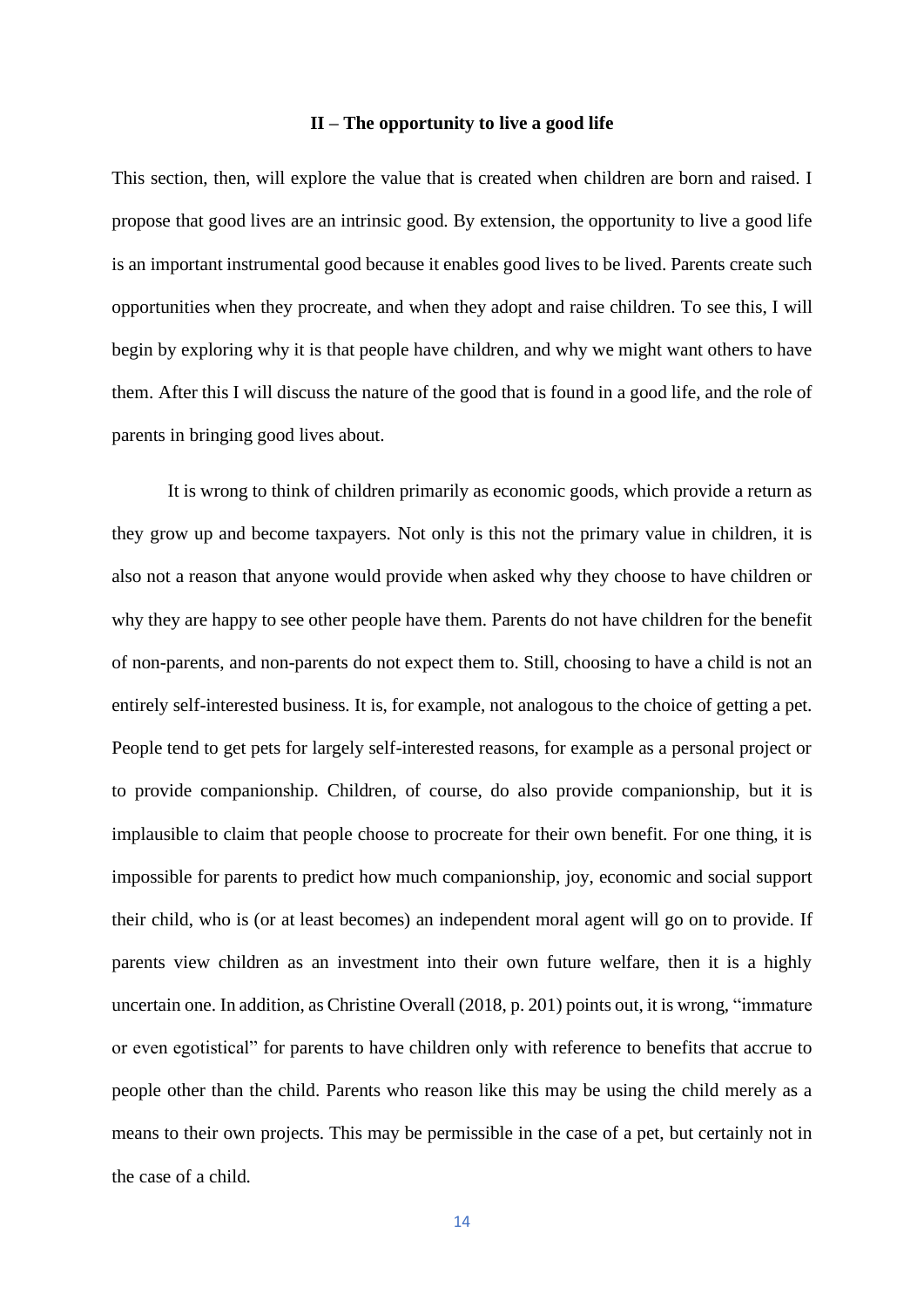Nancy Folbre (2001, p. 109) associates the view that children are there only to provide fulfilment and companionship to their parents, as if they were pets, with those who argue for the view that parents should pay for their children. It leads to a position in which "because parents don't conceive and rear children in order for them to become future workers and taxpayers, most of their efforts are taken for granted" (Folbre, 2014, p. 4). This is a situation we must avoid; children may not be public goods in the sense used by economists, but the fact that children are not pets and that procreative decisions also affect others (especially the child) means we still have good reasons to salvage the society pays view. Parents still provide some societal value, but this is not a straightforward economic one. This value can, however, provide a way out of the dilemma of expensive tastes. Ronald Dworkin recognises that egalitarian market processes, which normally demand that people pay for their expensive tastes, can be intervened in out of a concern with the achievement of intrinsically valuable impersonal goods (Dworkin, 1993, p. 154). If sculpture, for instance, provides some intrinsic good to society, then sculptors may be supported.

Does procreation and childrearing provide such an intrinsic, non-personal good? Folbre (2001, p. 50) suggests that parents who raise children generate good spirit in the community. This is plausible, but is this good spirit because of some intrinsic value in what parents do? I suggest that it is. When we hear of the birth of a child we react with joy, and this is true even if we do not expect to share in any of the joys of parenthood, or to benefit financially. It is desirable for us that others should have children because we recognise something of value in that activity. This insight manifests itself in a range of ways. One is that the very existence of children, even if they are unknown to us, can make us happy; as Richard J. Arneson (2014, p. 15) puts it, "[w]atching children frolic is fun". On a less superficial level, witnessing the creation of new life brings us joy and hope particularly in dark times, such as those of widespread disease or war.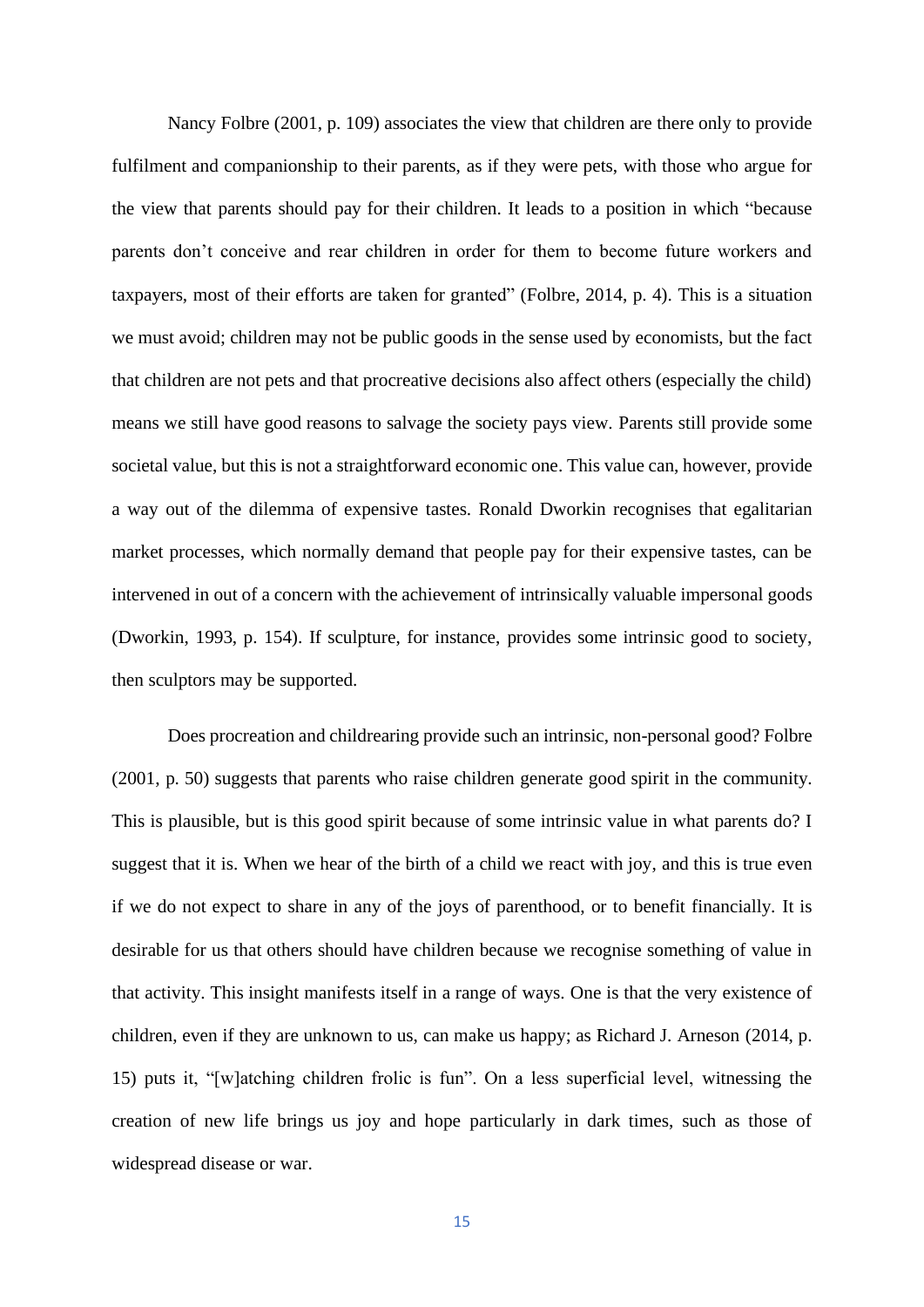#### **II.1 - The intrinsic good of a good life**

These reactions, I argue, are a consequence of the value we see in a good life. A good life, whatever it contains, must be intrinsically valuable. It is difficult to present an argument for why anything is of intrinsic value, but a good life seems an excellent candidate, because it is the lynchpin around which conceptions of the good, all our projects and our desires revolve. The good lives of others, moreover, are important to us in a way that does not appear to be instrumental. As discussed above, a new birth and the opportunity for a new, good life it brings is valuable to us even if it, in itself, does not serve any interests we have. Hannah Arendt thinks new births have this value because only they can "bestow upon human affairs faith and hope" because of "the action [children] are capable of by virtue of being born." (Arendt, 1958, p. 247) To Derek Parfit, new people are important because they may provide "reasons to be glad that the Universe exists." (Parfit, 2017, p. 437) Children represent something very important; they embody the prospect of more good lives being lived, a prospect that is clearly attractive. We find this prospect attractive because we ourselves live good lives, and recognise that this is valuable. These good lives are an impersonal good. Even if children who do not exist cannot be harmed by not being brought into existence, it is good that they are brought into existence and go on to live good lives. Even if it is the case that the child is neither harmed not benefited by being brought into existence we can still maintain that an impersonal good is created as the child is born and brought up.

Parents cannot create good lives or even ensure that they come about. They can, however, create opportunities for children to go on to live good lives. When parents procreate or adopt and then go on to raise their child well they fulfil a necessary but not sufficient condition for their child to live a good life. A great many other factors, including state policy, the availability of resources, brute luck and the traits the child is born with impact whether this, in fact, produces another good life. Still, without the opportunity to live a good life no one will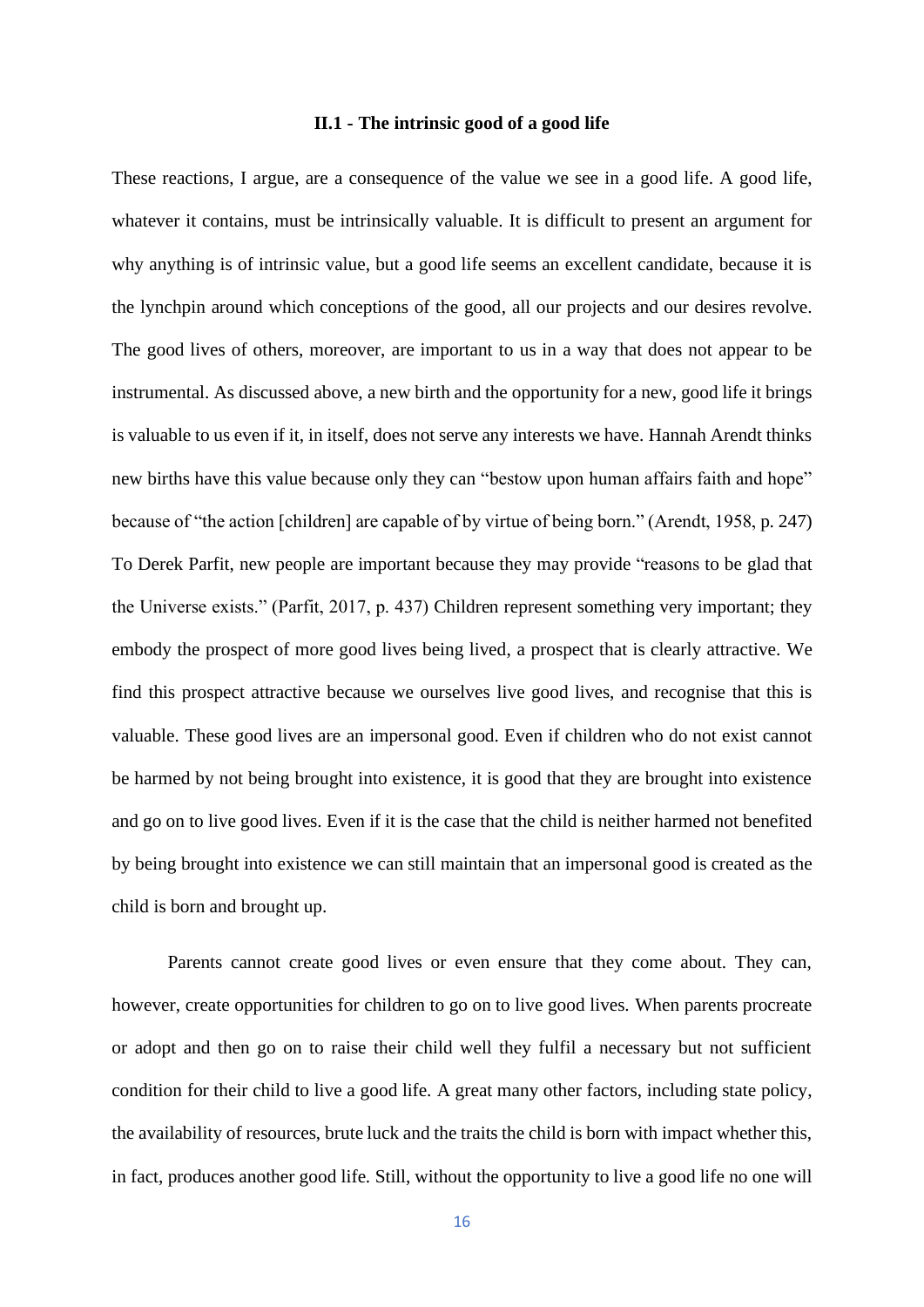go on to live one. When a child is born and raised we are happy for the child, because it now has the opportunity to live a good life.

I am not here arguing that children are instrumentally valuable because they give us hope or make us happy. I think this is probably the case, but I am not sure this value can support the society pays view. Instead, I think the way children make us happy is often a symptom of the intrinsic value we recognise in a good life. Harry Brighouse and Adam Swift (2018, p. 400) argue that the carefree experience of childhood is intrinsically valuable. This, too, is not what I argue. On my view, there is not necessarily anything intrinsically valuable about children or about their experiences. Instead, what is valuable is the good life a child may go on to live throughout their lifetime.

A good life can take a great number of forms. Children, as they grow up, will develop a range of different conceptions of the good, and try to live their lives accordingly. As a consequence, any two good lives are likely to look very different from each other. Still, there are some things, such as sustenance and a level of safety, that are basic requirements for a good life. I will discuss some consequences of this in the final section. In addition to this, however, people need a capacity for autonomous reflection in order to be able to develop a conception of the good, and to live accordingly. Providing this is expensive, and much of the cost falls on parents.

#### **II.2 - Parents are creators of good**

There are two main prerequisites for a good life. First, in order to live a good life, a person must be born. Second, that person must be raised well. This includes, at least, sufficient sustenance and safety for the child to grow into a reasonably healthy adult. It also must include a level of basic education that does not need to be formal but must allow the child to become a social creature who relates to others in mutually beneficial ways, and allow the child to form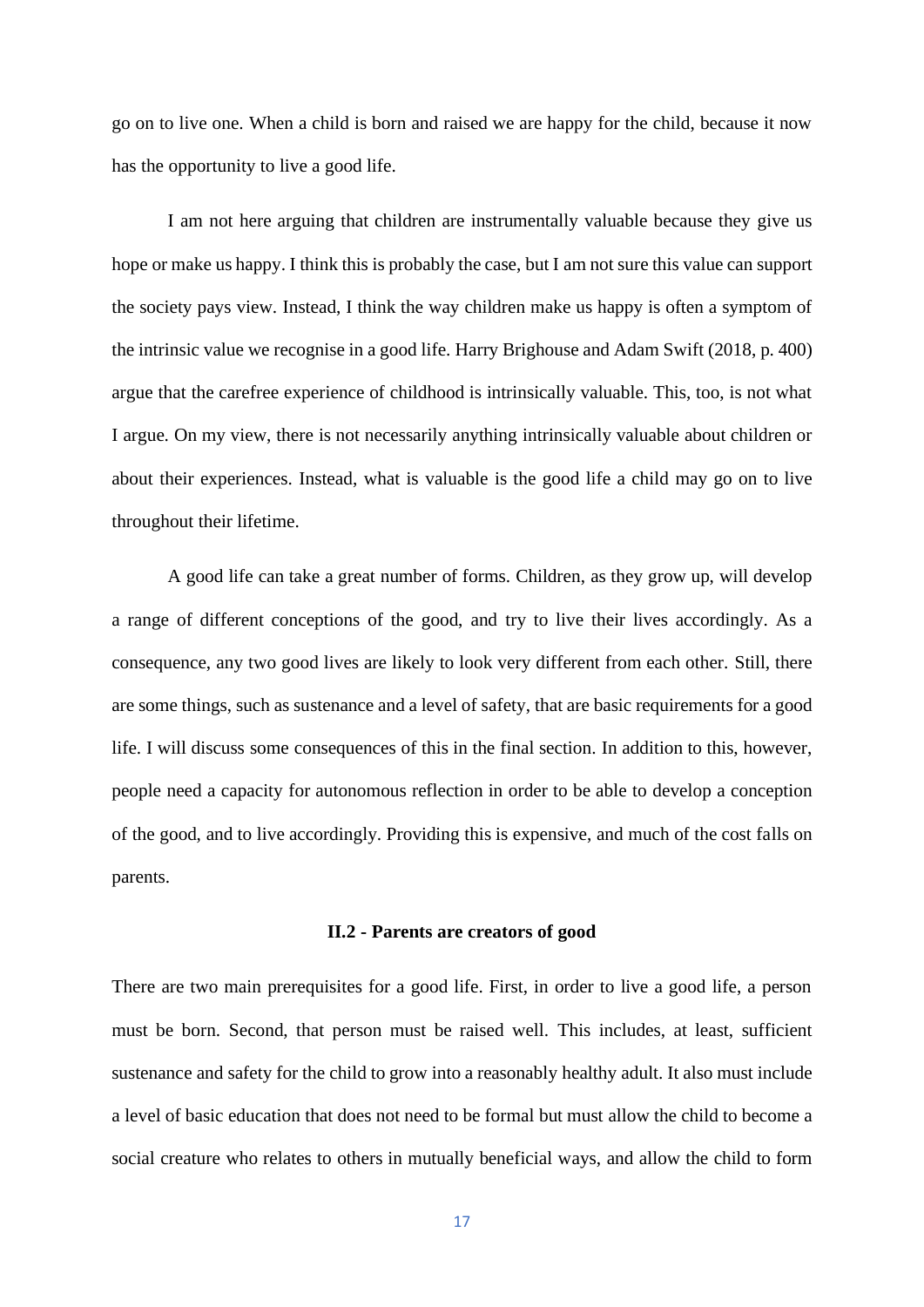and pursue a conception of the good. The first prerequisite is met when the biological parents of the child procreate, and the second when the child is raised, whether by biological or adoptive parents or in some other institution. Most commonly, this is done by parents, whether adoptive or biological. Only if a child is raised well can procreation lead to the creation of a good life.

Both of these activities, procreating and raising a child, are costly. The costs are not merely financial; indeed, we should be more concerned with the autonomy costs that parents must pay in order to raise their children well. Pregnancy, even if voluntary, greatly restricts the freedom of women; childrearing responsibilities, especially if they are evenly shared, restrict the autonomy of both parents in addition to being expensive. If children are an expensive taste and do not warrant societal support, then they are likely to quite often be a prohibitively expensive one. This means that many people who could be parents will choose not to procreate or, worse, procreate but find themselves unable to raise their child well. As a consequence of this, fewer opportunities to live good lives will come about. Given the great intrinsic value there is in such lives, societies are justified in intervening in order to make sure more good lives come about. In the next section I discuss what this intervention must look like.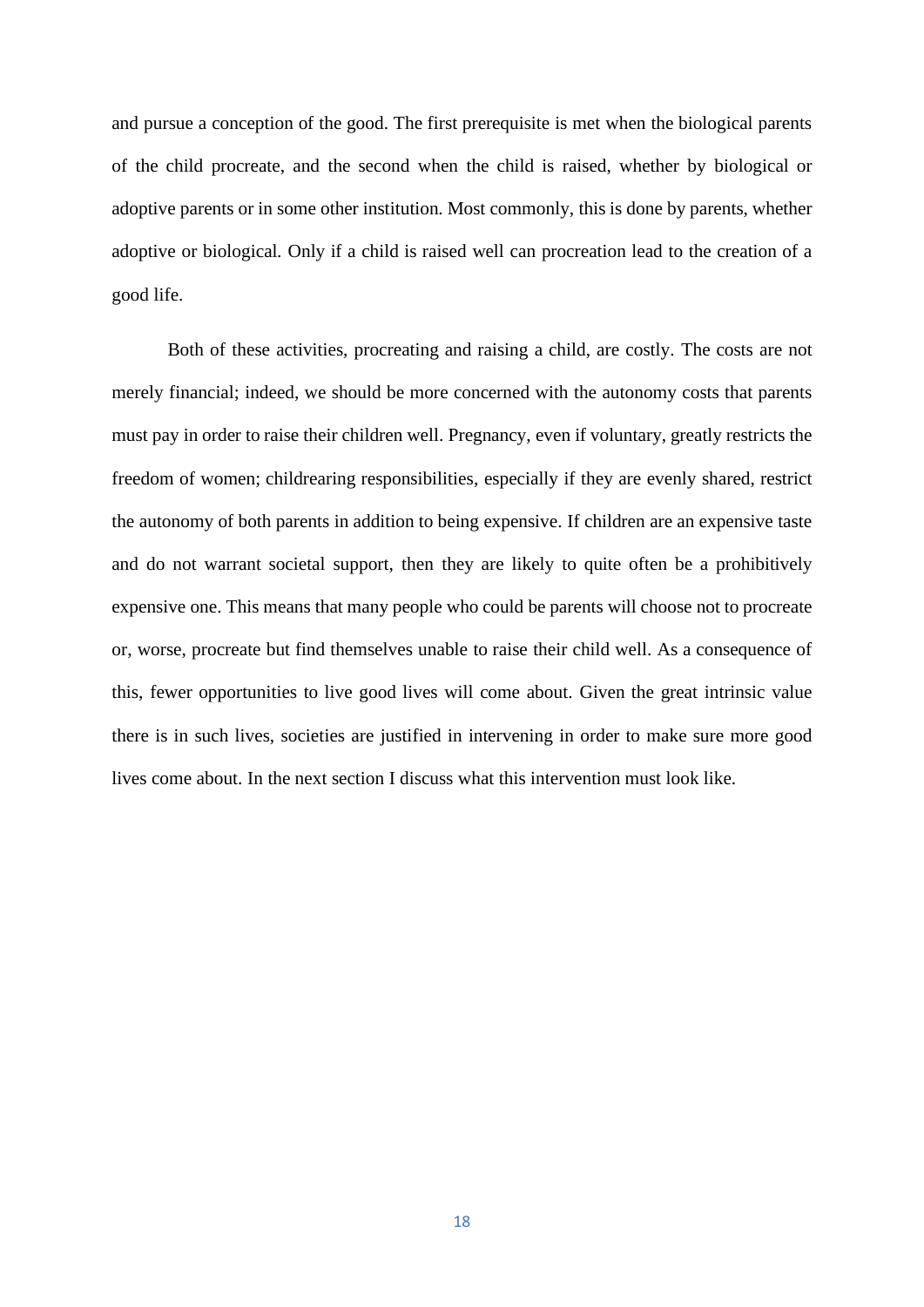#### **III – Societal support for the good**

In the previous section I argued that good lives are intrinsically valuable. Parents make such lives possible by providing children with the opportunity to live a good life. Procreation and parenting are costly activities, which means that, without support, fewer good lives come about than otherwise would. This is not an ideal situation, because more of this good could be created. People instinctively recognise the value of a good life, and this gives us reasons to ensure that more such lives are brought about. Dworkin appears to think that art should be supported because otherwise not enough people will make the expensive choice of becoming an artist (Casal & Williams, 2004, p. 162). The concern here is similar; if there is no intervention by wider society, then we are likely to, as a society, produce fewer good lives that we would like to see. Given that this is an impersonal good and not merely a good for parents or children, efforts to bring more of it about can involve both parents and non-parents. In this section, I explore how society should try to ensure more of this good is produced.

Children are different from pieces of art; we are unlikely to find ourselves in a situation in which no one procreates or raises their children well, even in the absence of societal support. We will probably not run out of good lives entirely, and if we do it will not be because people decline to procreate. As discussed in section I, Anca Gheaus considers the possibility of a duty to procreate arising from the potential future frustration of basic needs that would occur to the last generation if humanity were to die out (Gheaus, 2015, p. 93). The last generation would likely suffer physically as they age due to a lack of resources as well as mentally, due to despair over the lack of a future for humanity (Gheaus, 2015, p. 95). Gheaus (2015, p. 97) uses this argument to justify societal support for parents in situations where there otherwise would be a risk of humanity dying out. Richard J. Arneson, similarly, argues that "it is not morally permissible for existing people to decline to reproduce and let the human race die out." (Arneson, 2014, p. 13) This kind of argument, however, does not support parental subsidies in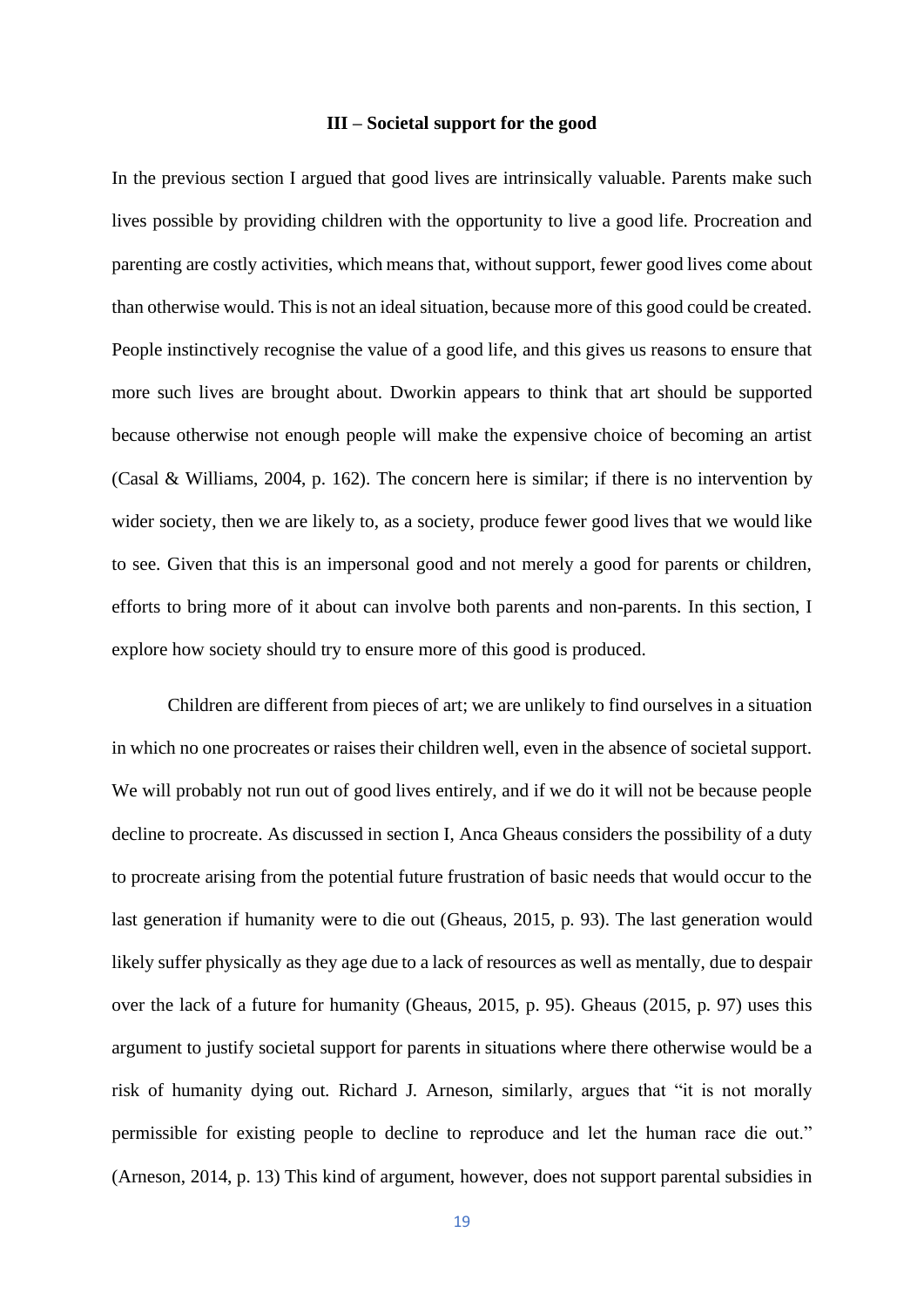our present world, in which humanity is not threatened by extinction due to a lack of procreation. From Gheaus' point of view, humans today are having enough children (Gheaus, 2015, p. 102). Similarly, if people are already producing a sufficient amount of good lives, then there is no case for forcing or encouraging anyone to produce more. It is not clear, however, that there is such a thing as "enough" or "too many" good lives. The existence of more good lives does not make existing good lives less valuable. As such, producing more of them should, other things remaining equal, produce more value. The making of new good lives should only be stopped when it becomes counterproductive, that is when adding an additional good life means an existing life ceases to be good. This argument, of course, only applies if efforts to encourage the production of more good lives do not come into conflict with any other values.

## **III.1 - Autonomy and duties of goodness and justice**

In practice efforts to encourage procreation are controversial and often difficult to justify precisely because they come into conflict with other values and with individual rights. Consider a duty to procreate. If there is a need to bring about a high number of good lives because they are of intrinsic value, then it may be the case that we all have a collective duty to bring about a state of affairs with many children. If this is an enforceable duty, then there are two ways in which it could be met. First, it may be that, with societal support, enough people will be willing to be parents, and the optimal number of good lives are brought about. In this case, the duty to procreate is carried out by parents on behalf of non-parents, who may owe these parents support as a matter of fair play. Second, it may be that even with societal support not enough people will voluntarily choose to procreate. An enforceable duty to do so would provide us with a means to force them to procreate anyway, thereby ensuring that, in any case, we produce as many good lives as we can.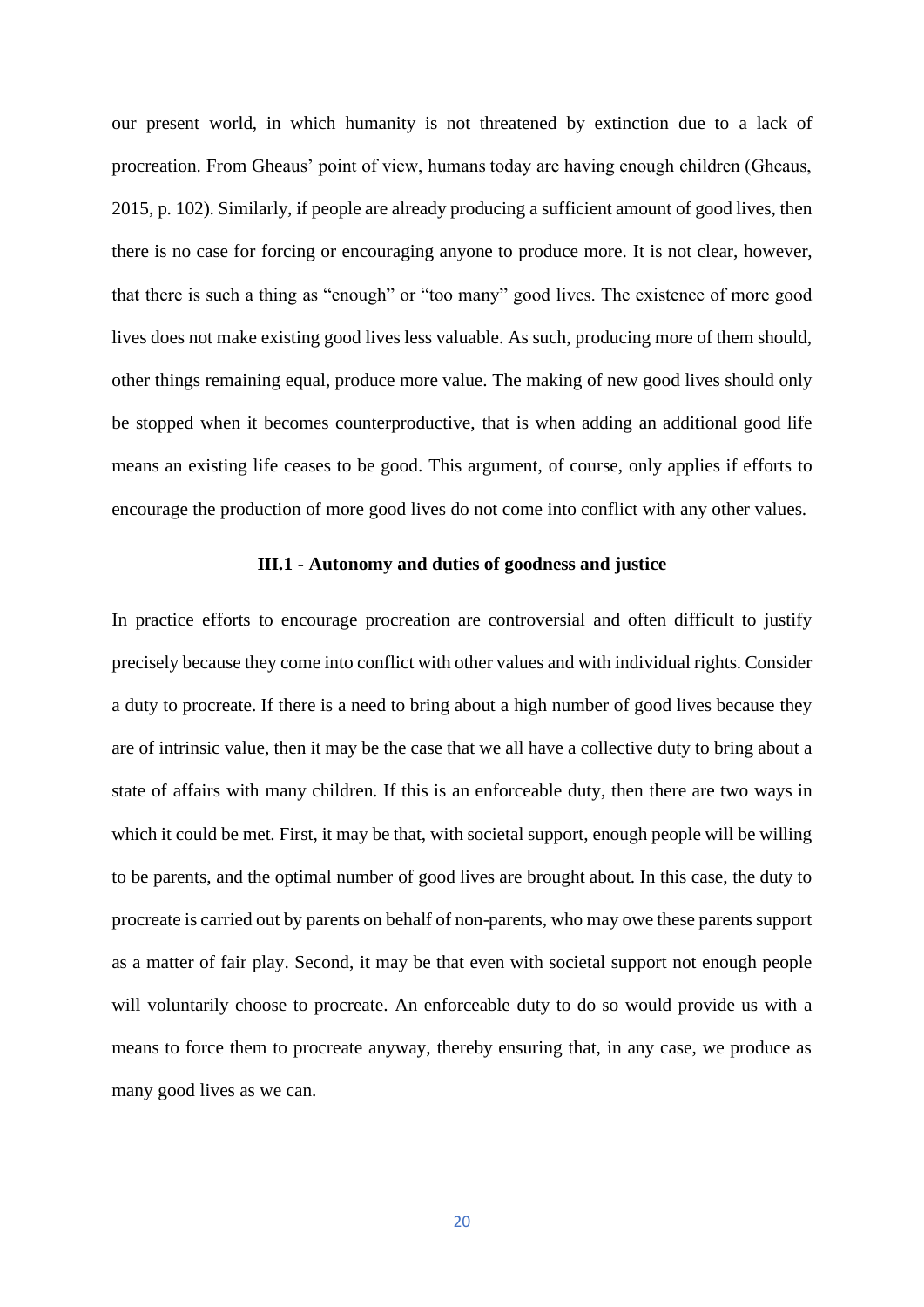This is an unacceptable proposal. Forcing people to procreate and to raise children involves serious infringements of their autonomy. As long as pregnancy is necessary for procreation women, in particular, would have their agency undermined in a way that cannot be justified when weighed against the achievement of an impersonal good. Even if procreation were decoupled from the human body, raising a child is a profound commitment, and being forced into it would radically alter the lives and undermine the agency of parents. This worry applies to all duties to procreate, even limited ones. If, for example, people decline to reproduce so that extinction becomes a real possibility, then they, according to Arneson (2014, p. 14), are acting in a way that is not morally permissible. It still seems quite wrong to force them to procreate – indeed, it is difficult to conceive how any value gained from an enforceable duty to procreate could outweigh the violation of individual rights and bodily autonomy it entails. The value of individual autonomy, as Christine Overall (2012, p. 58) argues, gives us good reasons to think we might all have a right not to procreate. Further, grounding a duty to procreate in an impersonal good like this risks treating parents merely as a means to an end (Overall, 2012, p. 70). Ultimately, it is not right to demand that individuals always create as much good as they possibly can. As Overall puts it, "[if] we were constantly trying to create the largest possible amount of good, we would be forced to lead very different lives, sacrificing ourselves almost to the point of collapse and ignoring many of our basic human rights." (Overall, 2012, p. 74)

The issue here is that any duty to bring about good lives can only ever be a duty of goodness. John Broome (2012, pp. 52-53), defines duties of goodness as duties to improve the world, or to bring about particular states of affairs. Any duty to bring about more good lives must be of this kind. Duties of justice, on the other hand, are owed to particular people. If you fail to carry out a duty of justice you are doing an injustice to a particular person, and have violated a right of that person. There is no one whose rights are infringed if a person chooses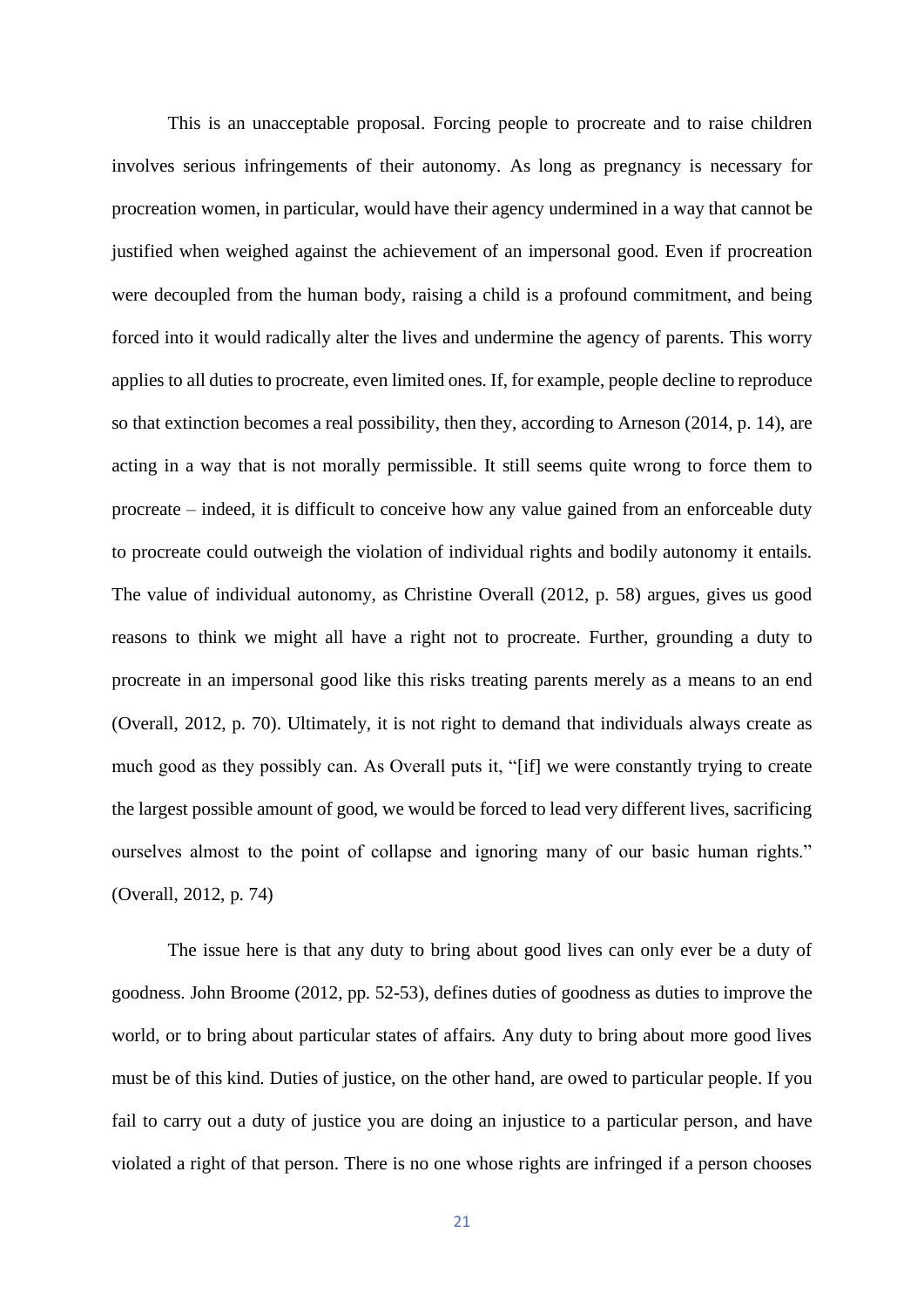not to reproduce – as Overall (2018, p. 195) argues, it is implausible to say a duty to reproduce is owed to a potential child who does not exist and will not exist unless the duty is carried out. The value of a good life, in addition, is an impersonal one – this good is not lost to a particular person when people decline to reproduce. To clarify, particular people may suffer because of a lack of reproduction, but this is not because not enough potential good lives are created – it may instead be, for example, because not enough future workers are born for pensions to be paid in a generation's time. I do not argue that this kind of potential injustice, if it is one, could ground a duty to procreate or even parental subsidies. One reason why such an argument is difficult to make is that it treats children, wrongly, as a means for parents to fulfil duties owed to others. This argument also ignores the most important value children have, and the reasons why people really have children, as I have argued above. I also do not argue that non-parents should support parents financially because parents have a claim of justice against non-parents. Such an argument runs into the issues faced by arguments from fair play, as discussed in section I.

Duties of justice generally take priority over duties of goodness. As Broome (2012, p. 53) puts the underlying intuition, "[m]orality does not normally permit you to act unjustly even for the sake of the greater good." Because of the significance of the autonomy violation that coercing parents entails, this lexical view of justice over goodness must apply to the question at hand. The right not to reproduce and not to raise children takes priority over any potential duty of goodness to do so. It would be wrong to violate people's right not to have or raise children in order to bring about more good lives. Doing so would also be counterproductive; we would be creating more opportunities for good lives by threatening to remove one prerequisite of a good life, autonomy, in existing ones. As such, there is no enforceable duty to procreate, and no such duty can be used as a means to promote the impersonal good I am interested in. Still, the fact that we should not force people to procreate or to raise children does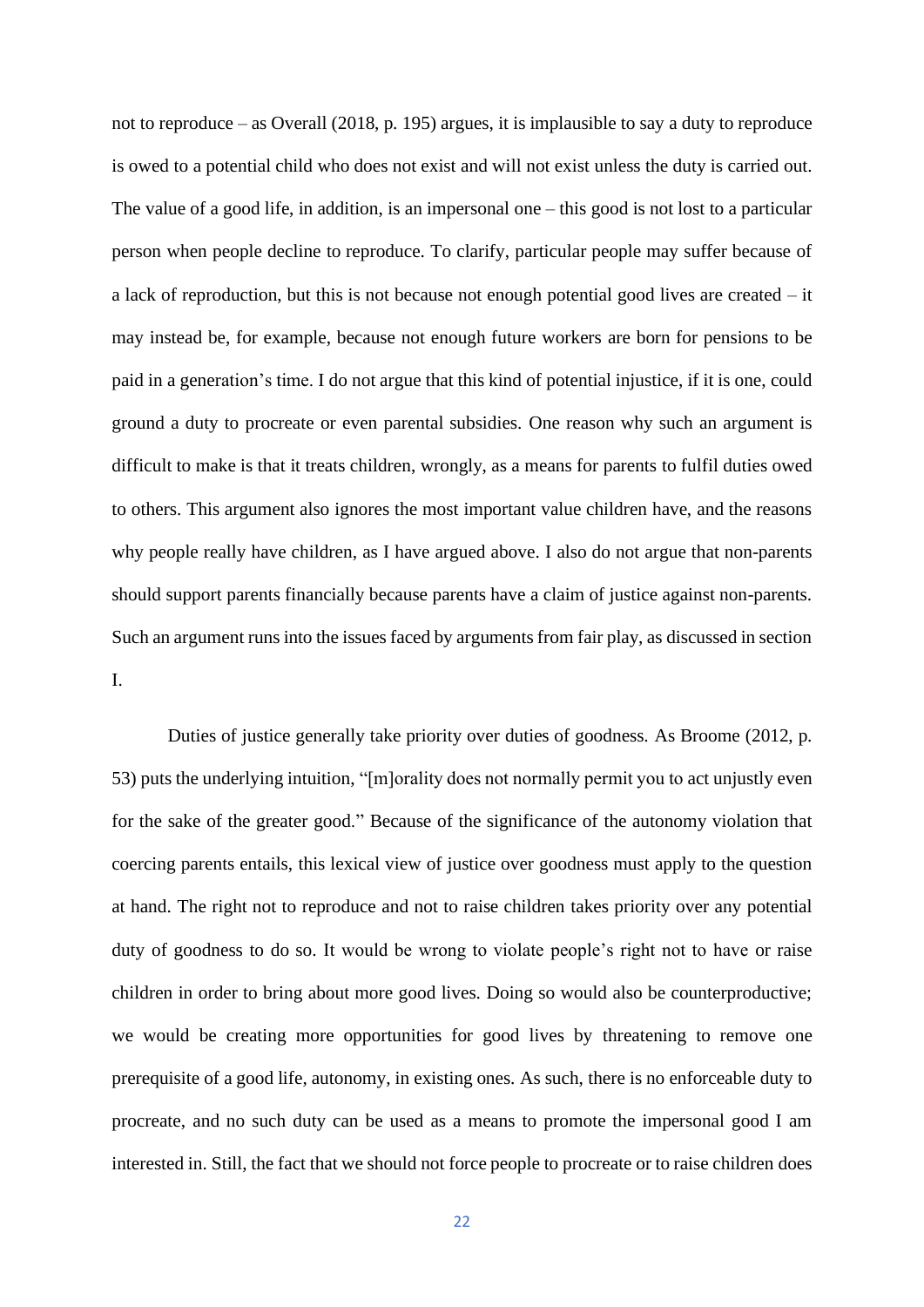not mean we need to give up on the idea of having more good lives in the future. We must, however, look for strategies that are not coercive or at least do not violate the basic rights of would-be parents.

#### **III.2 - Favourable circumstances for goodness**

Creating more opportunities for good lives to be lived remains important. Living good lives ourselves makes us recognise their immense value and wish that more of them were lived. As such, societies have good reasons to try to ensure that more people choose to procreate and raise children. This cannot be done by forcing people to do so, or indeed by appealing to a moral duty to procreate. There can be no such duty, for it is not right that we sacrifice our bodily autonomy and a large part of our life plans for this kind of impersonal good. In her argument against a duty to reproduce Christine Overall summarises the dilemma we find ourselves in:

If the work of procreation and rearing were the product of God's effortless magic, then the absence of good (happy people) would be bad, and we might readily assent to the creation of entire planetfuls of happy people. In the real world, however, to assume that a galaxy of happy people must be created is to put unconscionable requirements on women. (Overall, 2012, p. 194)

It is indeed the case that, if we could create many more good lives simply by lifting a finger, then we ought to do so. In reality, however, the need to create this good comes into conflict with the realities and the rights of those who are expected to perform the work needed to bring about opportunities for good lives. Parental efforts represent a profound moral and financial commitment; without support, many people will find themselves unwilling or unable to become parents. At the same time, they should not be forced to be parents.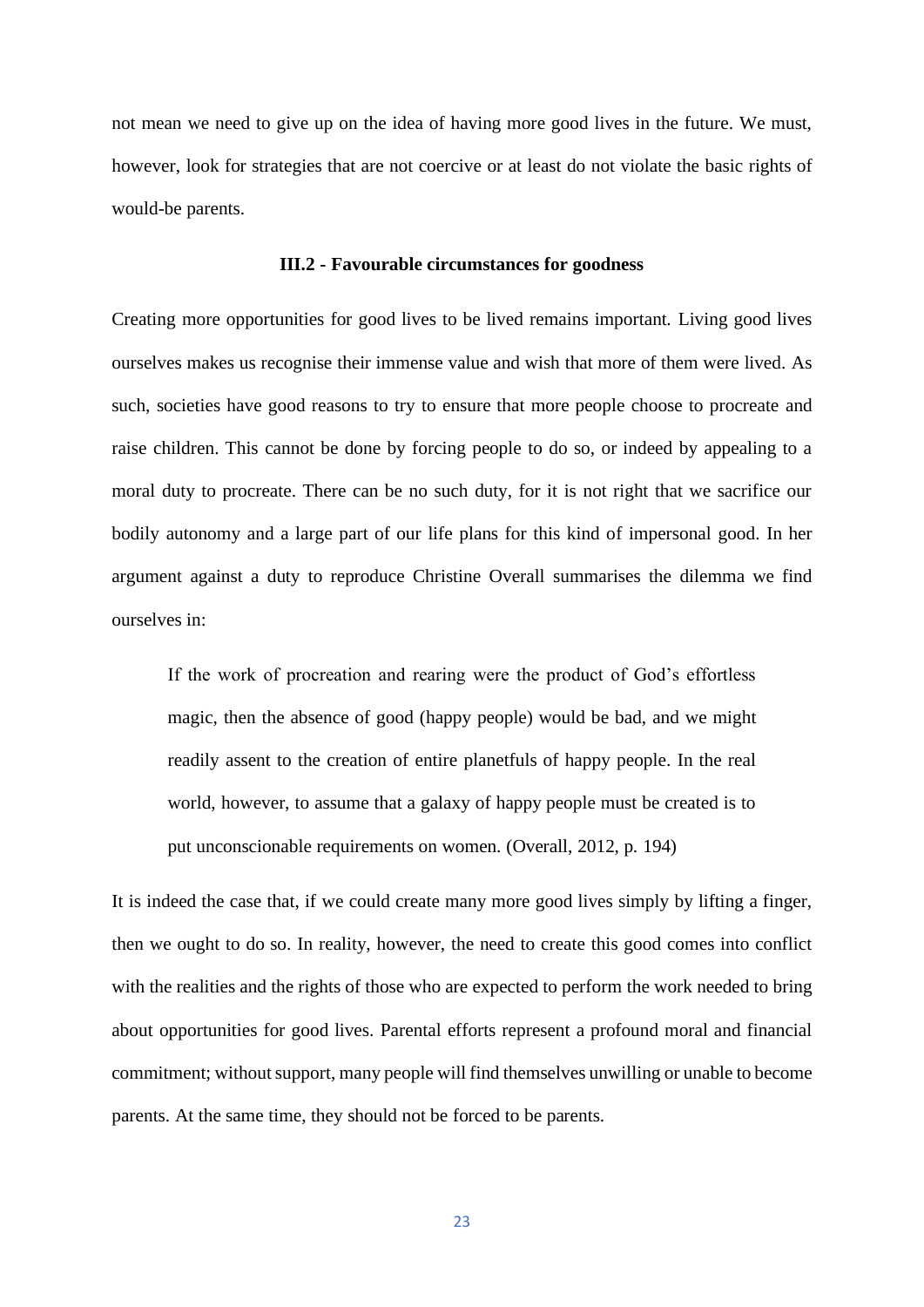The best possible solution to this problem is to create favourable circumstances for procreation and childrearing. This makes these activities more affordable and attractive and will lead to more opportunities for good lives. This may include measures ranging from support for parents to changes in society which make it likelier for people to go on and live good lives once they have the opportunity to do so. The former kind of policies, such as parental subsidies, free day-care and education and paid parental leave can, as Anca Gheaus (2015, p. 98) points out, not only make more people willing to become parents, but also increase the autonomy of those who would have become parents anyway. Procreative decisions are significantly impacted by the material context; how willing women are to have children depends on a variety of features of the healthcare system as well as on the social policies in place. Parents are also more likely to raise their children successfully, and to embark on the project of doing so, when there is societal support available. The burdens incurred in the making of good lives can be better shared, which may lead to more good lives but also to a more just society. Policies of the second kind, aimed at making opportunities for good lives more likely to turn into good lives, simply make the future world a better place, where more of those people who live can do so well.

Parental subsidies very directly make childrearing easier and reduce the autonomy costs paid by parents. If society pays the economic costs involved in raising children, then more people will be able to make this choice. This is the case, too, if the autonomy costs involved in having a child are reduced through the provision of care and publicly funded education. Parents should receive this support, because without it they produce an insufficient amount of an intrinsically valuable good. Parents should not be subsidised because they are owed subsidies as a matter of distributive justice, but because subsidies are needed to ensure that more good lives come about. Subsidies support those who make a valuable choice. Because of this, parental subsidies are not neutral between the different life choices people might make – they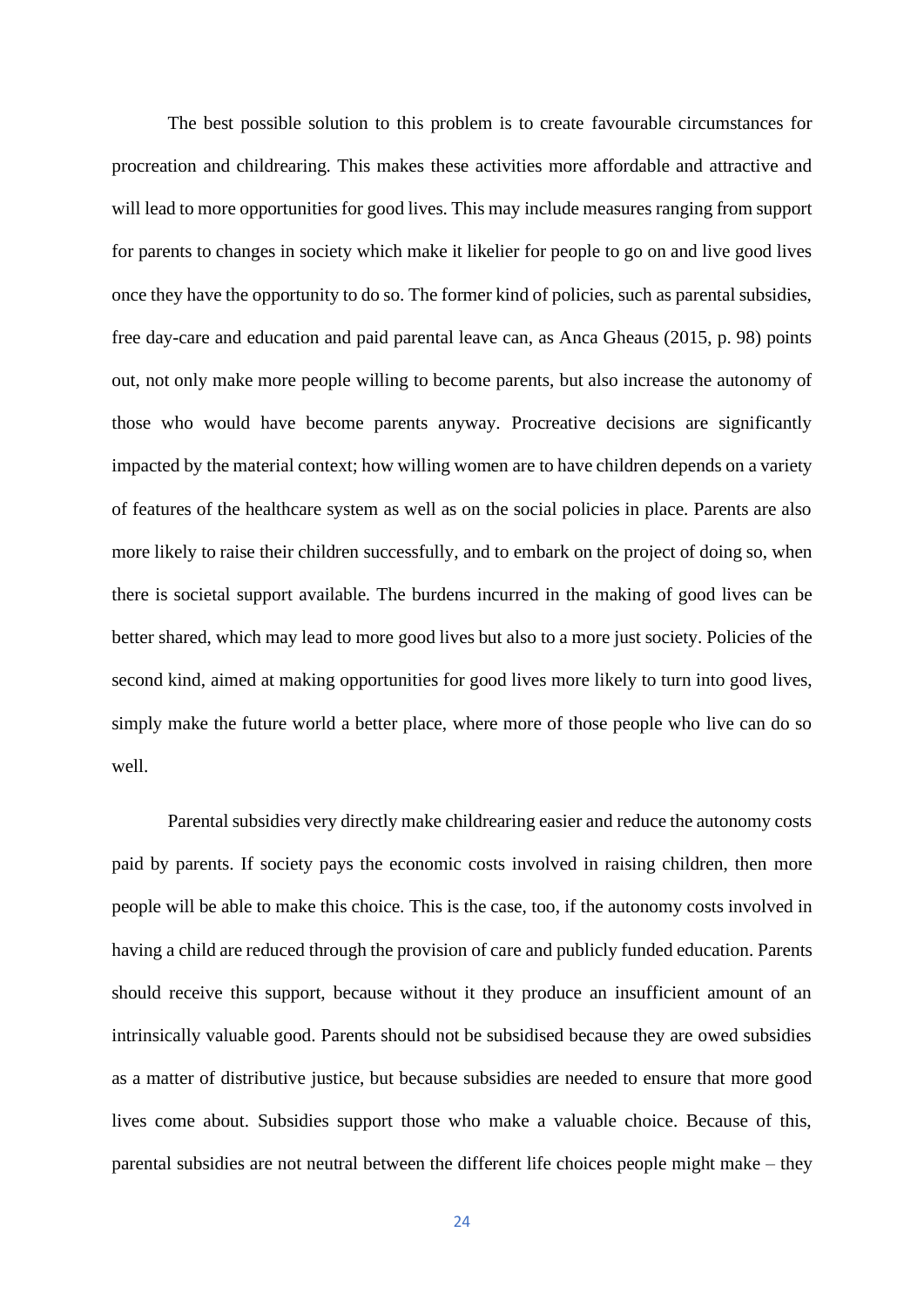treat people who choose to have children more favourably than others. This non-neutrality is justified because of the intrinsic value produced by the choice to have and raise children.

# **IV – The limits of state support**

So far, I have focused on only one way the state can bring about more of the intrinsic good of good lives – through encouraging reproduction and childrearing. This, however, is not the only way we can ensure that there are more people living good lives. This section is about how other ways to produce more good lives come into conflict with the promotion of childrearing, and how such conflicts might be resolved.

The most straightforward way to bring about more good lives is to ensure that more existing opportunities for good lives translate into good lives. This is possible as long as there are people who, after being born and raised well, still do not go on to live good lives. I am not here going to speculate around how common this is, or indeed define a precise threshold for what counts as a good life, but it is fair to assume that such people exist around the world. Because they need their share of resources, having more children in a society may also make existing lives less likely to be good. It is intuitive, I think, to give priority to improving these existing lives ahead of creating new opportunities through childrearing, especially given that these new opportunities may not turn into good lives anyway.

Given this, then, societies face a new dilemma. They should prioritise spending resources on those who do not live good lives, ahead of measures such as parental subsidies. At the same time, there is no reason why a society could not do both. Trying to improve people's lives is, beyond a point, a highly uncertain business. Of course, a society should as a priority ensure that all its members have access to food and shelter, healthcare and some opportunities; without these, living a good life becomes much more difficult. Beyond this, however, there is much less a government can control. Resources and wealth alone do not make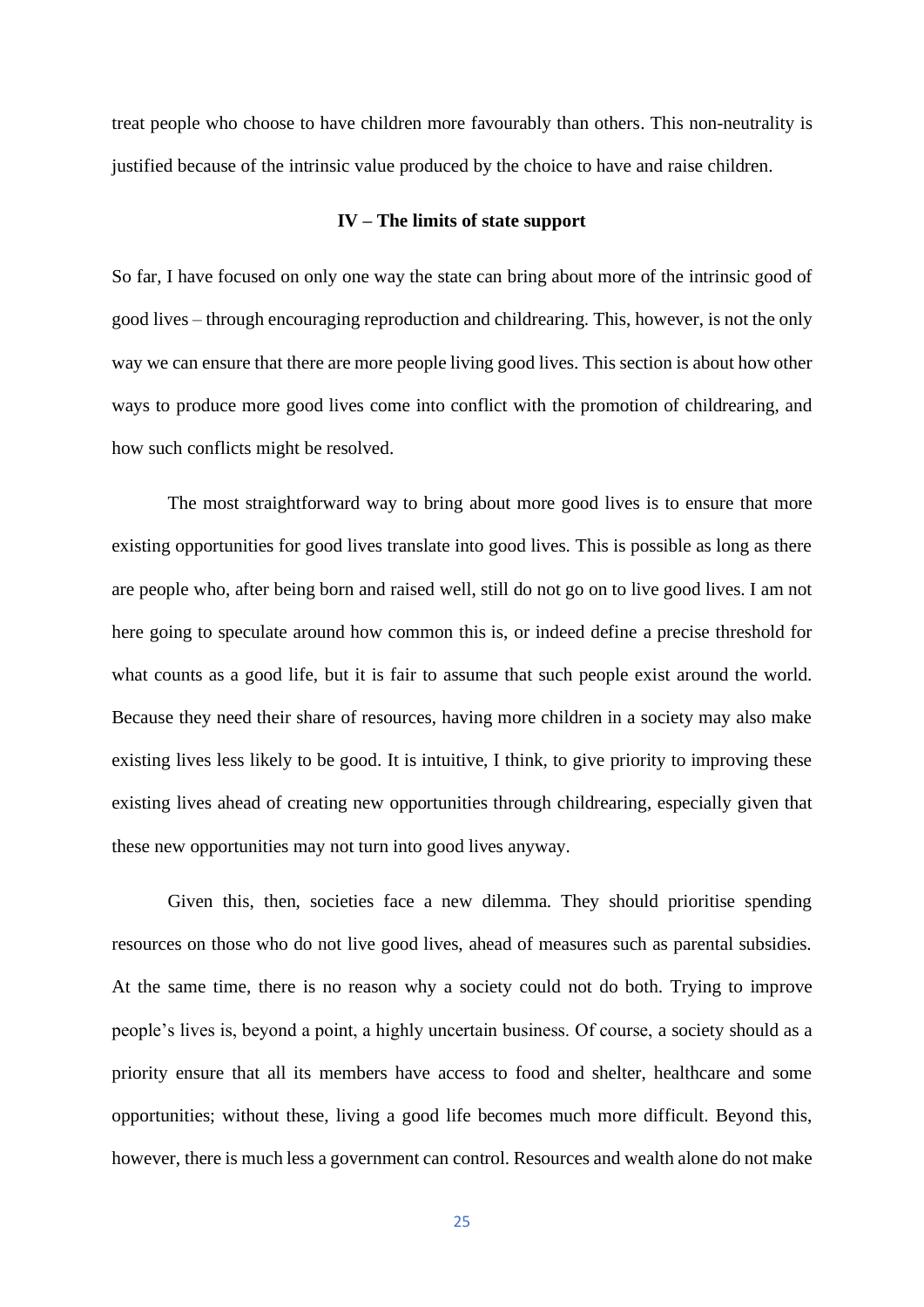a good life, and other potentially effective measures, such as cultural change and societal restructuring, do not come into direct conflict with the provision of resources to parents. As such, once the material prerequisites for a good life are available to all in a polity, there is no reason why the state should not shift its focus towards encouraging the production of more opportunities for good lives.

This question becomes more difficult if we adopt a cosmopolitan outlook, and assume that it is of equal concern that good lives be lived outside of our state as inside it. In this case, a wealthier nation cannot be satisfied when it is simultaneously putting in place policies within the nation to make existing lives better and to encourage the production of new ones. From such a cosmopolitan point of view, it cannot be right that a society invests resources into encouraging the production of new children, who may go on to live good lives but will certainly demand resources, while existing people abroad do not lead good lives for want of resources. To be justified, then, policies that encourage childrearing must be coupled with policies that not only ensure good lives can be lived domestically, but abroad too. This is likely to include, at least, much more extensive foreign aid than wealthy countries provide today. A nationalist, of course, does not face this problem, and indeed states today do not act on the principle that improving lives abroad is as important as improving them domestically. If societies think this is right, then they will find it easier to justify parental subsidies.

## **IV.1 – Overpopulation, environmental degradation, and scarce resources**

Throughout my argument I have assumed that since good lives are of inherent value, it is better to have more rather than fewer of them. If this is not true, then my argument does not justify the society pays view. My view is not self-evidently true, as the fact that something is intrinsically valuable does not automatically entail that there should be more of it (Overall, 2012, p. 196). Indeed,John Broome (2012, pp. 171-173) thinks most people intuitively disagree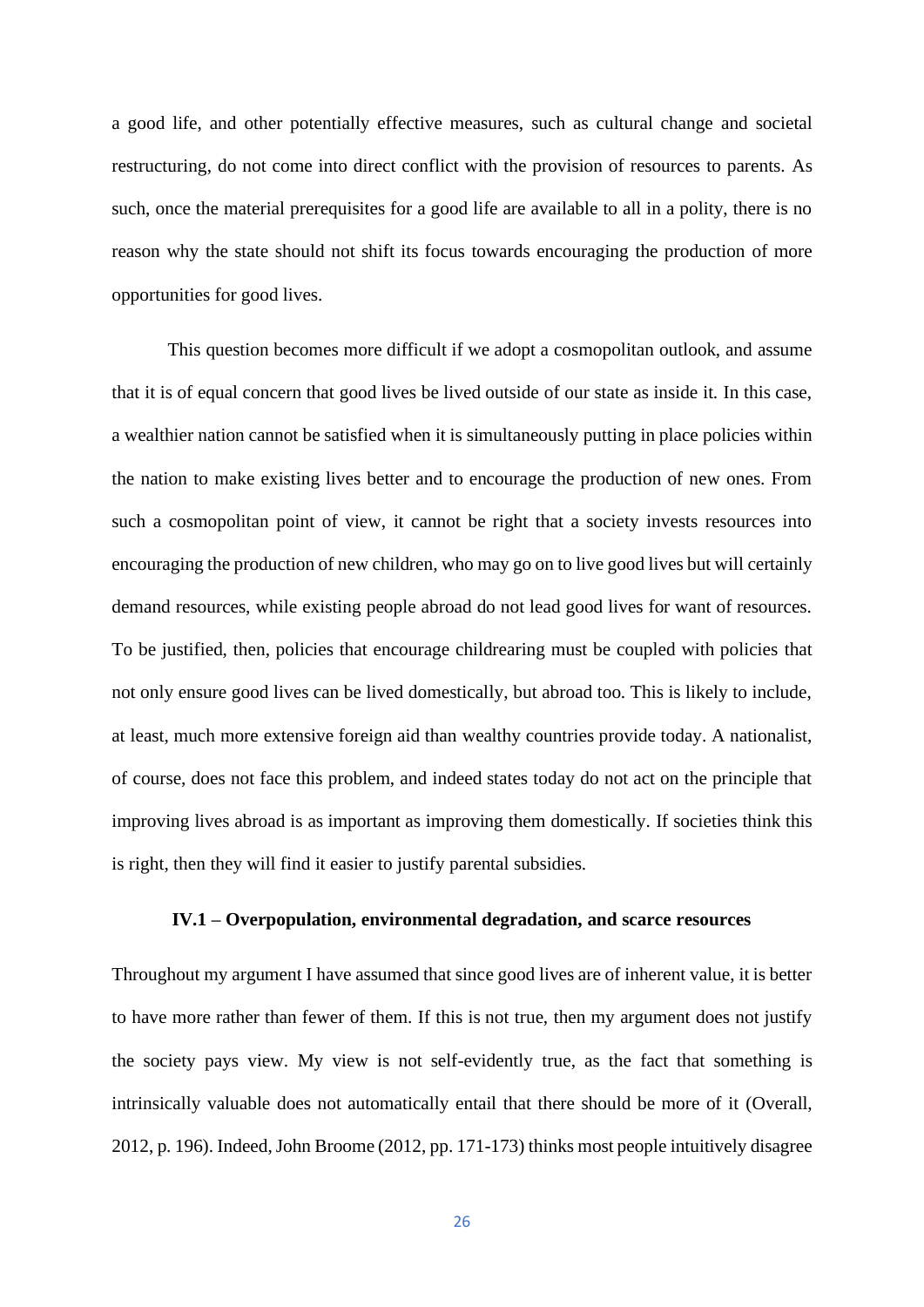with this kind of view. Intuitively, Broome says, most people are neutral about the amount of people in the world, unless those people live exceptionally good or bad lives. Broome argues this intuition is wrong because it cannot fit into any coherent theory of goodness. I am not sure, more generally, whether people on reflection would hold on to this intuition in the specific case of having more good lives. Consider two worlds: one with two people living good lives, and another with four people living lives of the same quality as the two people were before. If we recognise that good lives are valuable to those living them, I think it would be strange to be neutral between these worlds. I do not think the situation changes if the numbers in this scenario are increased, either. This is because we recognise the value not just of having good lives, but the value of specific, additional good lives. We see value in our own lives and recognise that this value is independent of whether there already is some specific number of people living good lives. At any rate, I will assume that it is better if more people enjoy the good of a good life. I am not sure what I can do to convince those who do hold on to the intuition of neutrality. If we could create a world full of happy people without any cost, then we ought to do so.

This, as discussed in the previous section, does not mean parental subsidies should always be provided. Once their provision leads to a level of childrearing that causes overpopulation and a shortage of resources so serious that some existing lives cease to be good they should be stopped. At this point, supporting parents is counterproductive, as it leads to fewer good lives being lived. We still run the risk, however, of reaching Derek Parfit's (1984, p. 388) repugnant conclusion: that for any global population there must be some much larger imaginable population with lives barely worth living that would be better because there is more of some cumulative value. Christine Overall (2012, p. 194), for example, thinks that any view that involves a moral need to create new people with happy lives must endorse a version of the repugnant conclusion. If we replace "worth living" with "good" in Parfit's statement of the conclusion it is possible to see how this could apply to my argument. Plausibly, it may be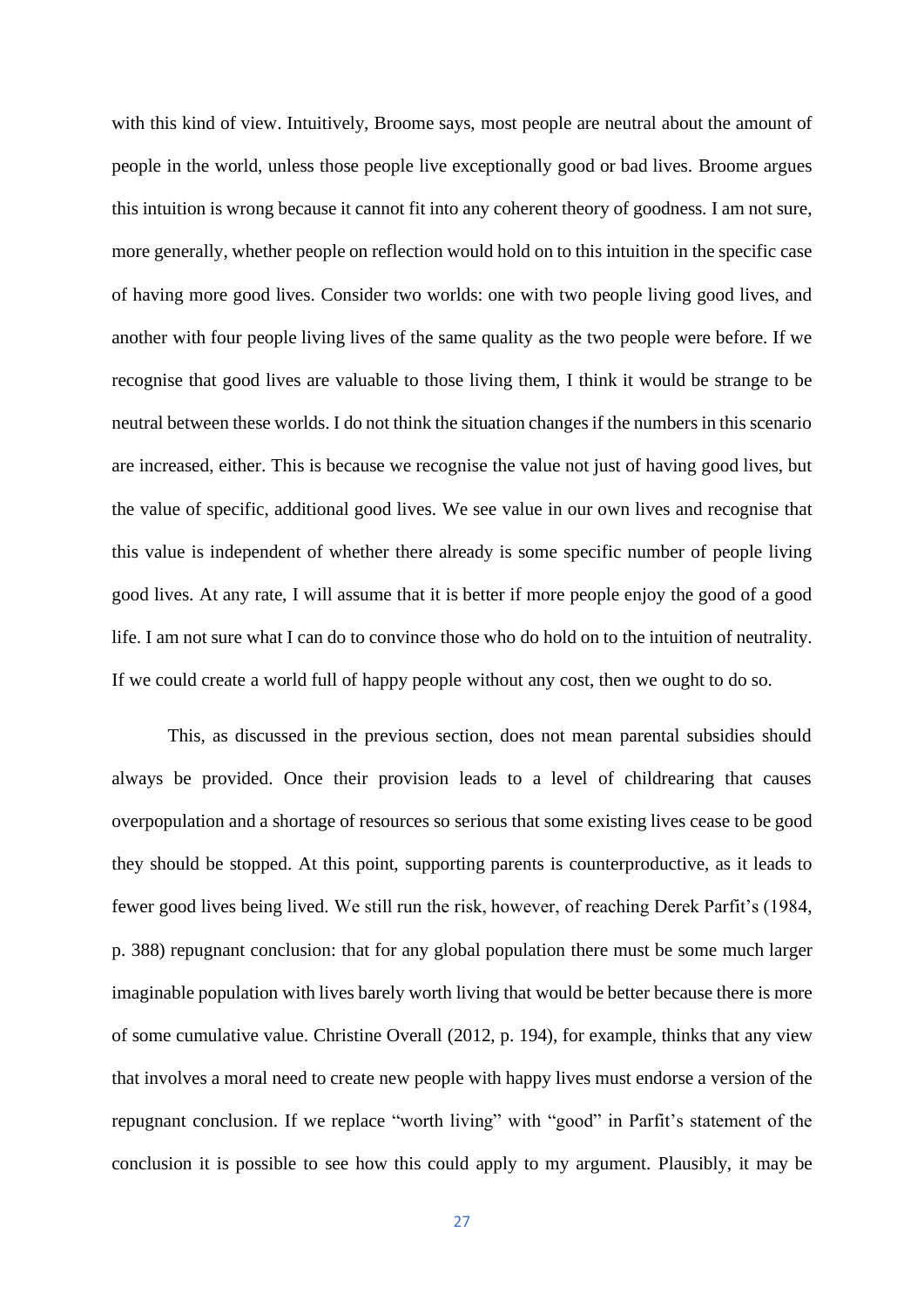argued, global or national populations could increase to a level completely unfamiliar to us before existing lives cease being good as a consequence, given how minimally I have defined the good life.

I do not think my view entails any such massive increase in global population. My view may entail a less serious version of the repugnant conclusion, but we are in fact already at a point where many people struggle to live good lives. Some parts of the world suffer from overpopulation in a way that leads to shortages of resources needed for good lives, such as water and food. We know there are people who struggle to live good lives, and places where doing so is difficult. We may, perhaps, have reasons to find our existing world repugnant. My view is a lexical one; no number of new opportunities for good lives can justify making one existing life no longer good. One consequence of this, already highlighted, is that societies that support parents must also ensure that the circumstances remain such that existing lives stay good or retain the opportunity to become good. In reality, some parts of the world suffer from overpopulation and a lack of resources, and others do not. To nationalists, this is no problem. Wealthier and less populated societies can support parents domestically, and not make any relevant lives not good as a result. For those who subscribe to global principles of justice, however, this is more complicated. It cannot be right that societies support the raising of new children who will require resources while there exist people who cannot live good lives unless they also do something to help these people. Moreover, as Richard J. Arneson (2014, p. 13) argues, it may well be that our global resources are at our disposal only provisionally, and that we have a duty to ensure that a number of future generations can exist.

Given that I think we ought to conceive of justice globally, I will briefly discuss how parental subsidies can be justified in a cosmopolitan framework, even if some places suffer from overpopulation. The answer here is similar to that to the problem of weighing existing lives abroad against new ones in wealthier countries, discussed in the previous subsection.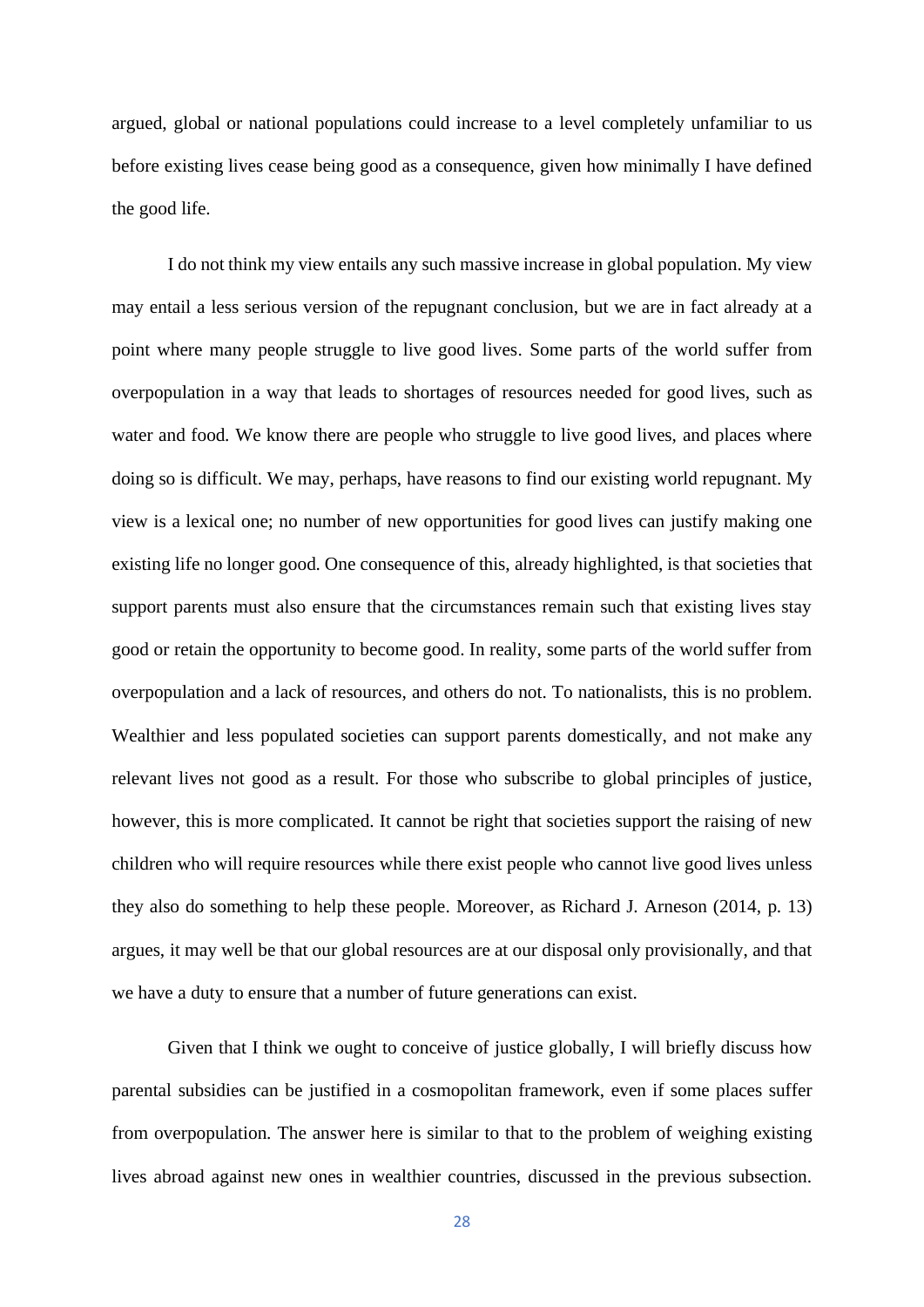Here, however, it may not be enough to make lives abroad better through measures such as foreign aid. The problem is that some people may live in places that cannot sustain their present populations such that all people there have an opportunity to live a good life, even with more resources sent in from abroad. For a society to be justified in supporting parents it must also provide opportunities for good lives for these existing people. This is a consequence of the lexical priority given to existing lives over new ones.

This can be done in several ways, but in effect those living in overpopulated areas must be given the opportunity to move somewhere else, where the resources necessary for a good life are more readily available. Societies cannot consistently promote the creation of more opportunities to live good lives at home while denying such opportunities to people living in overpopulated areas abroad. On the cosmopolitan view, if a society is to have parental subsidies, then it also ought to provide opportunities to immigrate from overpopulated areas, thus creating opportunities to live good lives for existing people who may find living such lives difficult. These societies should also mitigate the effect their population as well as populations abroad have on global resources through environmental policy. Through these measures they can avoid parental subsidies having the perverse effect of fewer good lives being lived rather than more, and the unjust effect of additional good lives at home at the expense of good lives abroad. As Overall (2012, p. 179) argues, planetary population capacity is a matter both of how many people there are, and of how they live. It seems unlikely that the present population of the world, or indeed a greater one, would be unsustainable if it was more evenly distributed and societies made their ways of life more sustainable. Moreover, the rate of global population growth is already decreasing rapidly and may reach zero as soon as the 2060s (Vollset et al., 2020, p. 13). If we, in order to reduce resource depletion, must choose between population controls and living more sustainably, then I think we must choose the latter. It is worth changing how we live if doing so enables more good lives to be lived. The main cost of resource depletion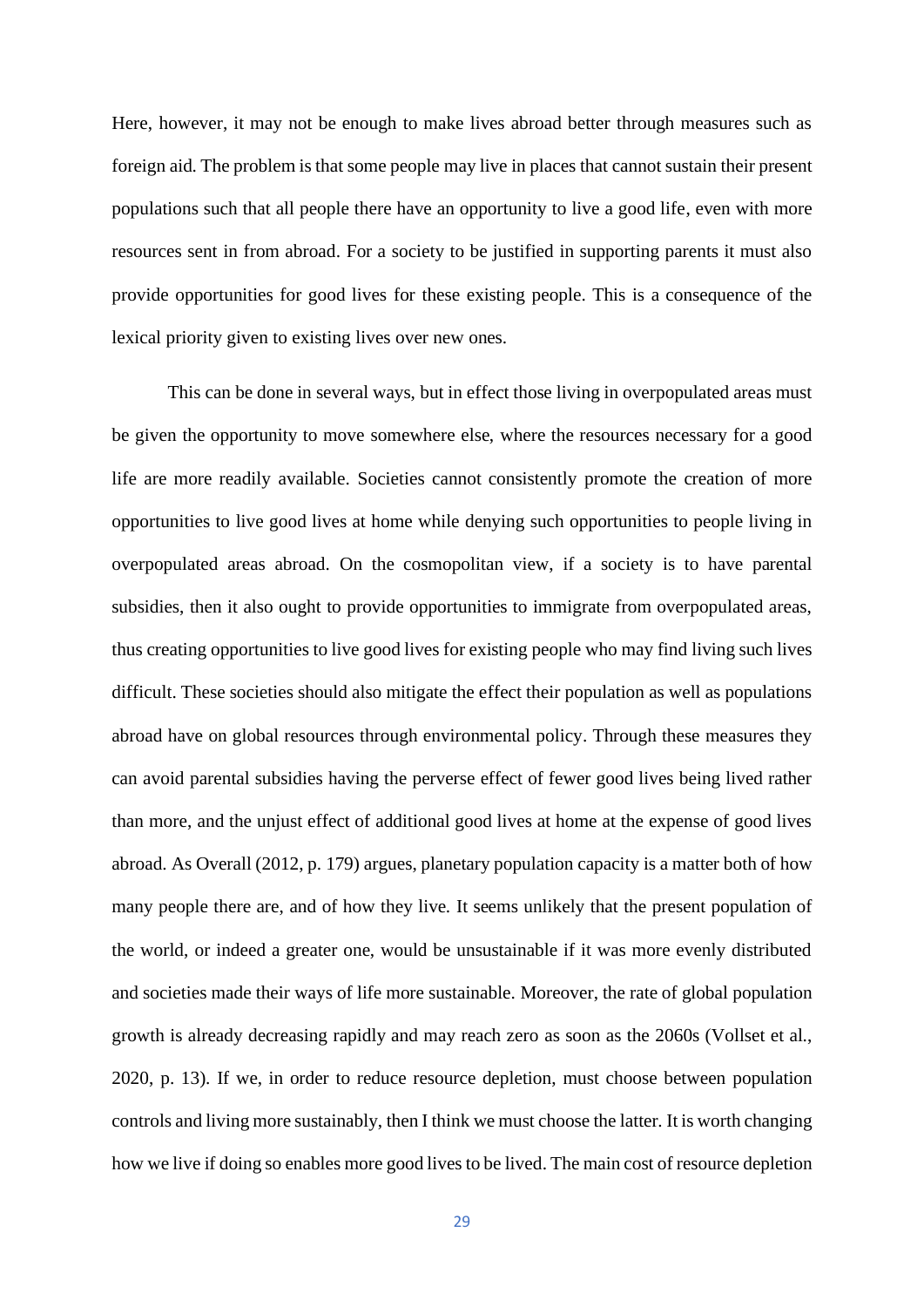is found in the number of lives that exist and in their quality. The remedy should not have the same consequences.

#### **IV.2 An objection**

Finally, I will address an interesting objection I have not yet touched upon. Parents should be supported, I have argued, because they provide their children with the opportunity to live a good life. What, then, of those parents who are unlikely to do so? I have two responses to this worry. First, it is unpractical and difficult to provide services such as monetary payments, free education and paid parental leave only to parents who are likely to do well. Moreover, it would be very difficult to determine which parents may go on to provide an opportunity to live a good life. Parents often change as their children grow up, and may separate or even find new partners to co-parent with. Some people who do not initially show much aptitude towards parenting may turn out to be more than capable. Given all this, restricting parental subsidies only to parents judged to be good would be inefficient and lead to fewer opportunities for good lives. Many societies, additionally, have separate measures for ensuring that parents who prove to be entirely unfit or negligent are no longer allowed to care for their children. There is no reason why this could not be done once it becomes obvious that a parent cannot treat their child well. Second, if support is withdrawn from parents who are judged likely to be poor parents without taking their child from them this will only make them even less likely to give their child an opportunity to live a good life. Such a policy becomes counterproductive.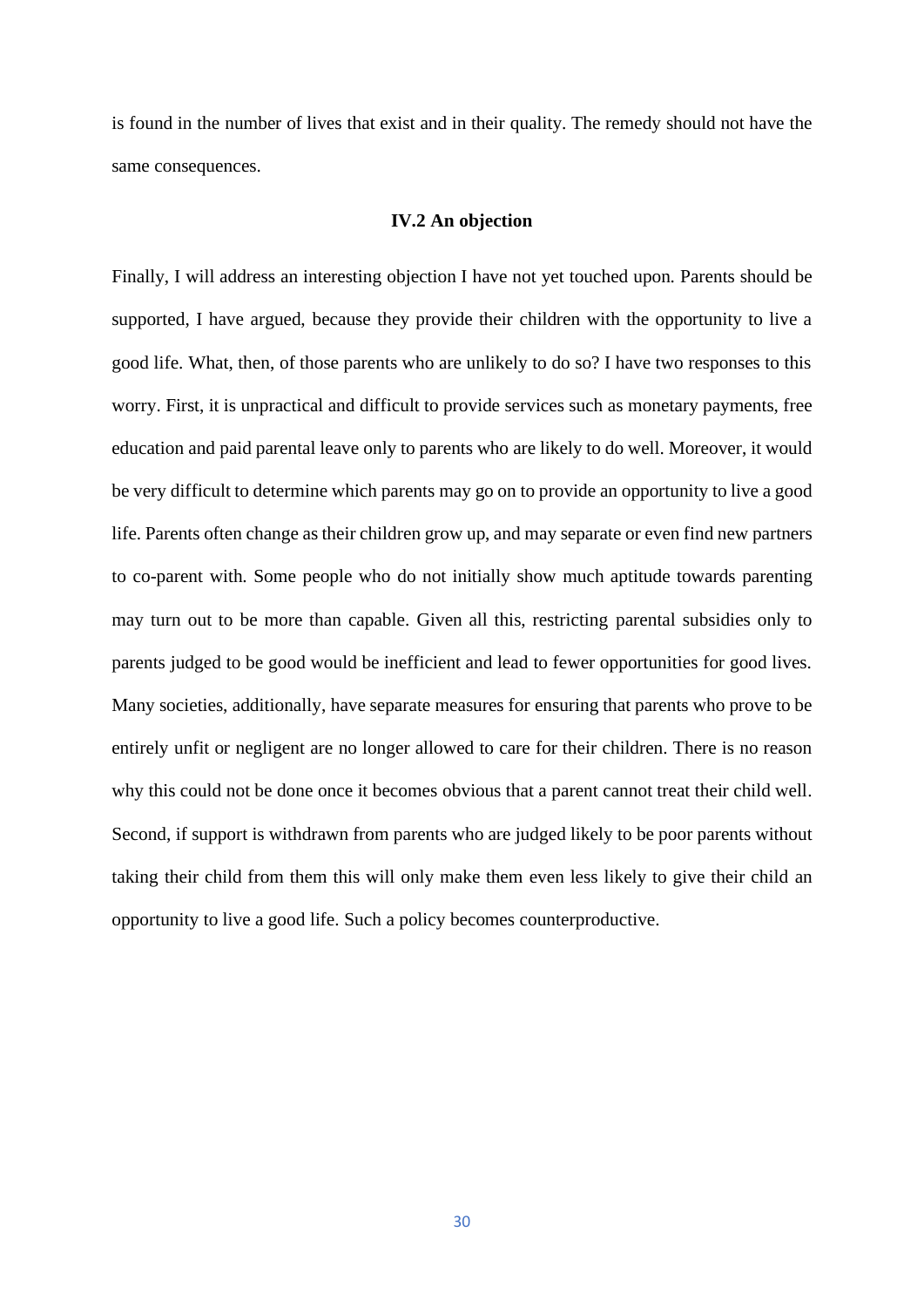#### **Conclusion**

The question I have sought to answer is why it is so desirable for us that others have children that we are willing to pay for it. This is not how we react to most expensive choices. Generally, we expect people to face the consequences of their free and informed choices, even if those consequences include significant monetary or autonomy costs. Having and raising children produces both. Parents, however, are aware of this when they choose to procreate, and decide to do so anyway. In doing so, they force wider society to carry the costs of added adult members – the demands their children will make on scarce resources.

Non-parents do not demand, and should not demand, compensation for this; instead, they should help reduce the costs borne by the parents. This, I have argued, is because they see value in the opportunity for others' children to live good lives. We all recognise this value because we ourselves live good lives and think them valuable. It is better if more good lives are lived, and this is why we are happy to hear the good news of a child being born.

This, ultimately, is the most important reason why it is good that others have children, and why we should be willing to pay for them to do so. Non-parents do not, I have argued, owe subsidies to parents as a matter of distributive justice. It is highly doubtful whether children are public goods rather than public bads in terms of their economic consequences, and there can be no enforceable duty to procreate that parents carry out on behalf of non-parents.

There is, however, a need to bring about more opportunities for good lives, and parents do this as they have and raise their children. The autonomy cost implied by forcing people to procreate or to raise children is unacceptable, but this does not mean a society cannot do anything to increase the number of good lives that are lived. Parental subsidies, free education and paid parental leave can be important tools for this, and this is why societies should support parents.

31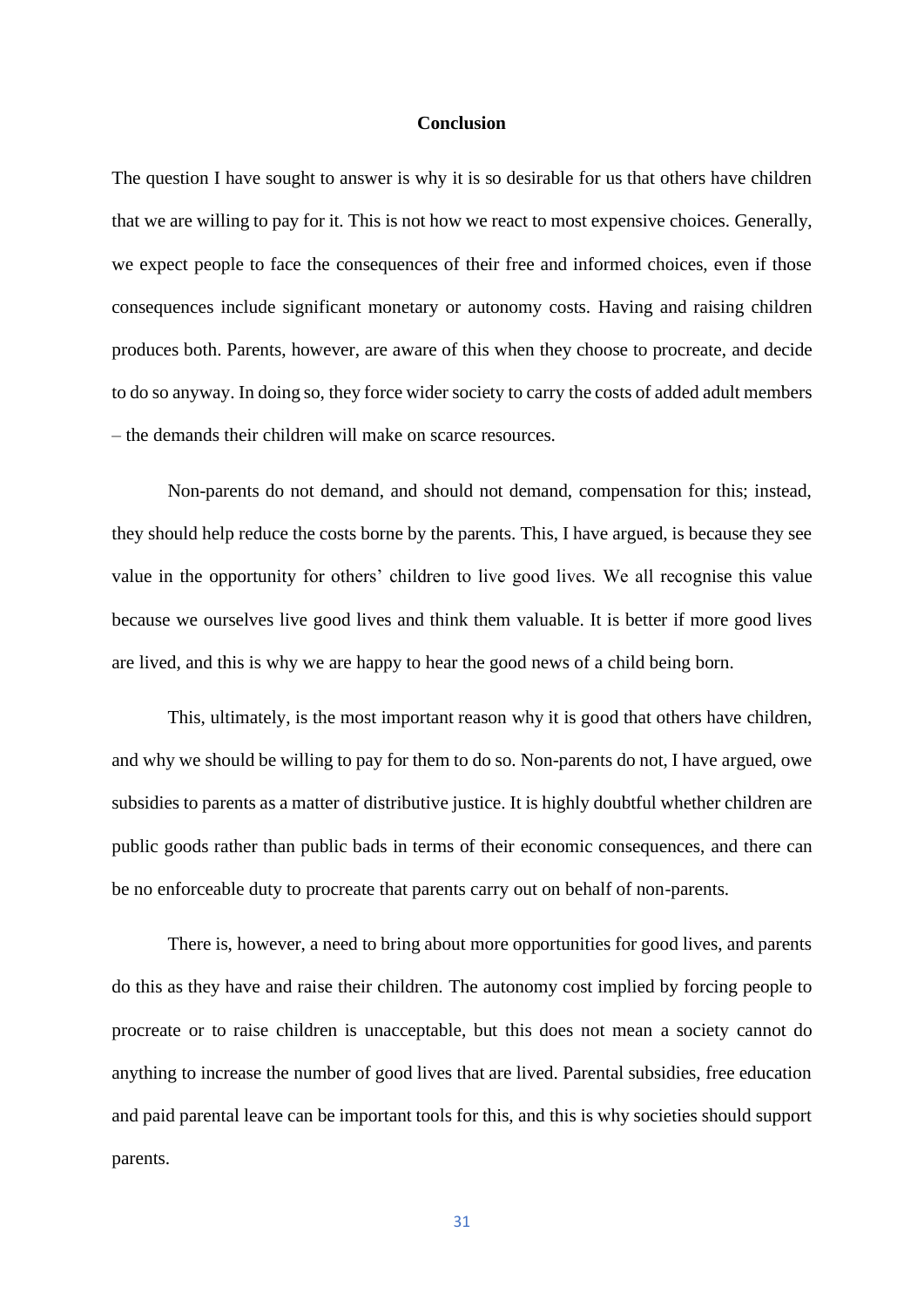This support should only be provided when certain conditions are met. Support that is intended to encourage the creation of more opportunities for good lives must not be counterproductive, leading to existing lives that would otherwise have been good no longer being so due to increased competition for scarce resources. Societies should also not support parents in creating more opportunities for good lives at home without also making sure existing people abroad have opportunities to live good lives. Existing lives must have priority, but societies should support parents as long as they also support good lives at home and abroad.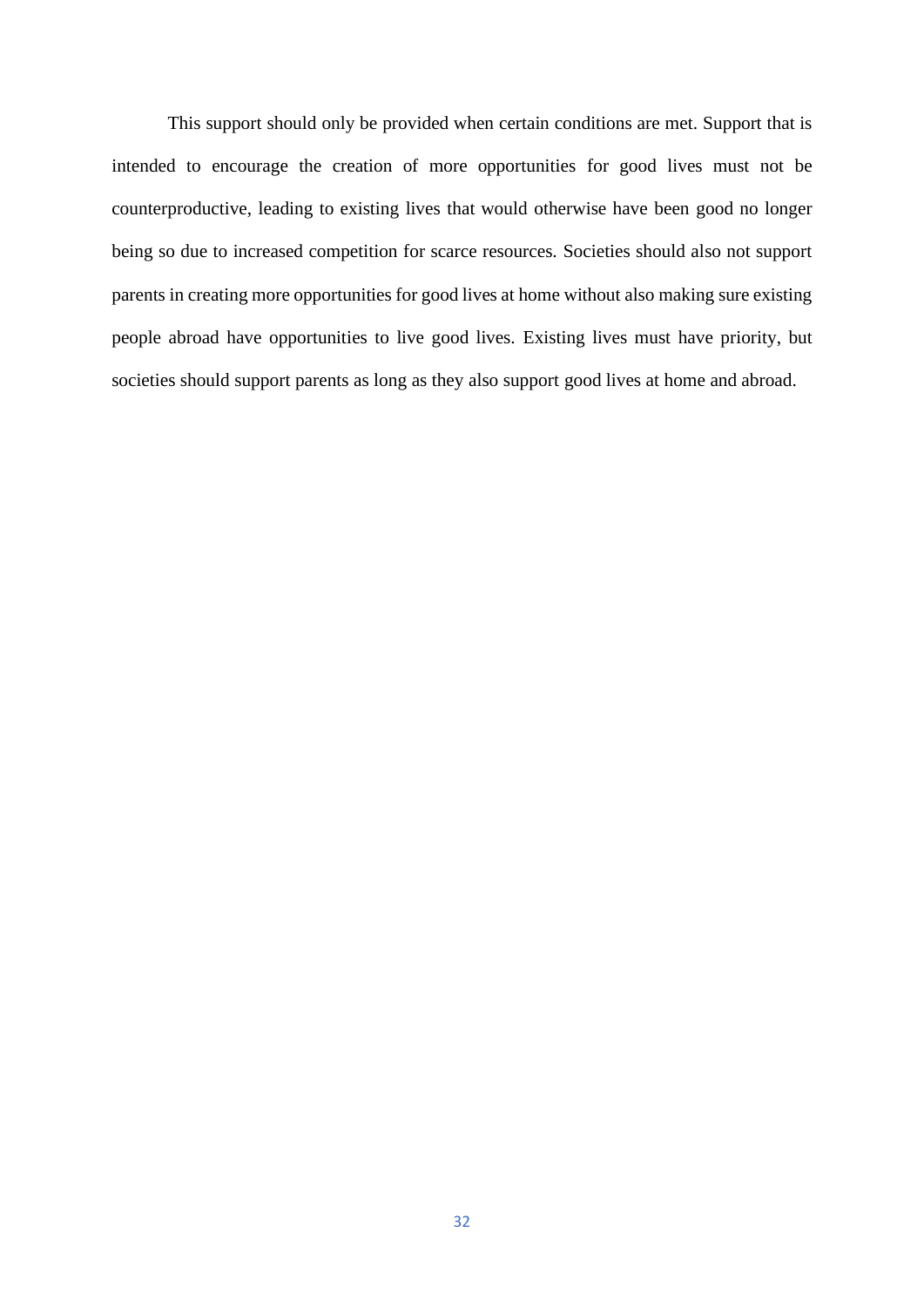## **Bibliography**

- Arendt, H. (1958). *The Human Condition*. Chicago: University of Chicago Press.
- Arneson, R. J. (2014). What do we owe to poor families? *Law, Ethics and Philosophy, 2*, 7-31.
- Bou-Habib, P. (2013). Parental subsidies: The argument from insurance. *Politics, Philosophy & Economics, 12(2),* 197-216.
- Brighouse, H. & Swift, A. (2018). Family values reconsidered: A response. *Critical Review of International Social and Political Philosophy, 21 (3),* 385-405.
- Broome, J. (2012). *Climate Matters: Ethics in a Warming World*. New York: W. W. Norton & Company.
- Casal, P., & Williams, A. (2004). Equality of resources and procreative justice in J. Burley (ed.). *Dworkin and his Critics*. Oxford: Blackwell.
- Dworkin, R. (1993). *Life's Dominion*. New York: Alfred A. Knopf.
- Folbre, N. (2001). *The Invisible Heart*. New York: The New Press.
- Folbre, N. (2008). *Valuing Children*. Cambridge, MA.: Harvard University Press.
- Folbre, N (2014). *The Production of People by Means of People* [Draft manuscript]. UN Women, Summer 2014. Retrieved from [https://www.peri.umass.edu/publication/item/652-the-production-of-people-by](https://www.peri.umass.edu/publication/item/652-the-production-of-people-by-means-of-people)[means-of-people](https://www.peri.umass.edu/publication/item/652-the-production-of-people-by-means-of-people)
- Gheaus, A. (2015). Could there ever be a duty to have children? In S. Hannan, S. Brennan, & R. Vernon (eds.). *Permissible Progeny? The Morality of Procreation and Parenting*. Oxford: Oxford University Press.
- OECD (n.d.). *OECD Family Database*. Retrieved from <http://www.oecd.org/social/family/database.htm>
- Olsaretti, S. (2013). Children as public goods? *Philosophy and Public Affairs, 41 (3),* 226-258.
- Olsaretti, S. (2018). The costs of children in A. Gheaus, G. Calder & J. De Wispelaere (eds.). *The Routledge Handbook of the Philosophy of Childhood and Children*. Abingdon, Oxon.: Routledge.
- Overall, C. (2012). *Why Have Children?: The Ethical Debate*. Cambridge, Mass.: MIT Press.
- Overall, C. (2018). Reasons to have children or not in A. Gheaus, G. Calder & J. De Wispelaere (eds.). *The Routledge Handbook of the Philosophy of Childhood and Children*. Abingdon, Oxon.: Routledge.
- Parfit, D. (1984). *Reasons and Persons*. Oxford: Oxford University Press.
- Parfit, D. (2017). *On What Matters (Volume III).* Oxford: Oxford University Press.
- Rakowski, E. (1991). *Equal Justice*. Oxford: Clarendon Press.
- Rawls, J. (1999). *A Theory of Justice* (Revised edition). Cambridge, Mass.: Belknap.